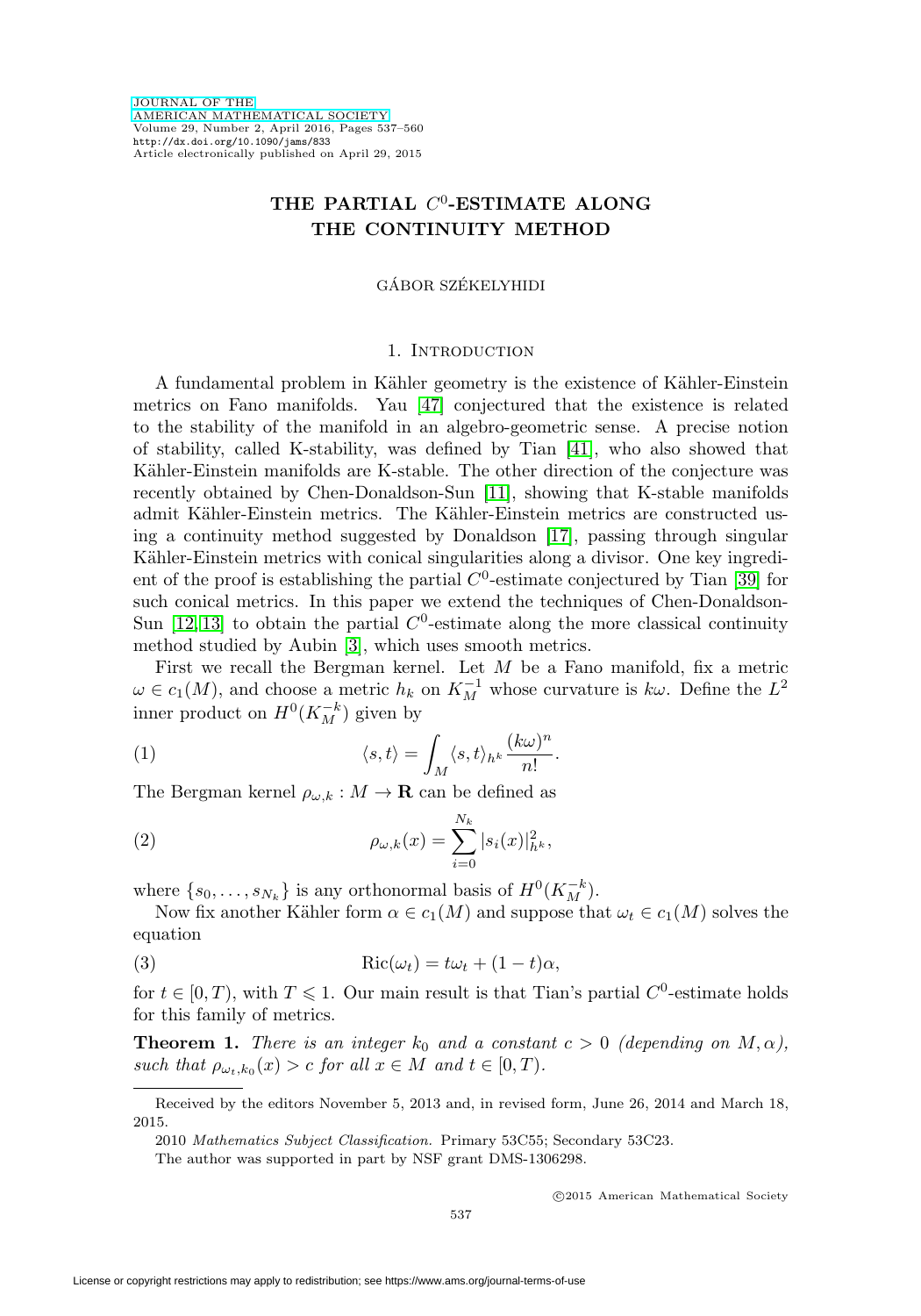## $\text{GABOR SZÉKELYHIDI}$

This is a special case of a conjecture due to Tian [\[36\]](#page-22-3), who conjectured more generally that the same estimate holds independently of the background Kähler form  $\alpha$ . As has been explained by Tian in many places, e.g. [\[41,](#page-22-0) [43\]](#page-23-1), this partial  $C<sup>0</sup>$ -estimate along the continuity method is a crucial ingredient in relating the existence of Kähler-Einstein metrics to an algebro-geometric stability notion.

The continuity method through conical Kähler-Einstein metrics alluded to above can be thought of as an analog of [\(3\)](#page-0-0) where  $\alpha$  is a current of integration along a divisor. The advantage of this approach is that on "most" of the manifold the metrics are Einstein, and so powerful convergence results due to Anderson [\[1\]](#page-21-4), Cheeger-Colding [\[7–](#page-21-5)[9\]](#page-21-6), and Cheeger-Colding-Tian [\[10\]](#page-21-7) can be applied, at the price of having a singularity along the divisor.

It seems likely that Theorem [1](#page-0-1) can be used to give an alternative proof of the existence of Kähler-Einstein metrics on K-stable manifolds, without the use of conical metrics, by adapting more arguments from [\[13\]](#page-21-2). We hope to address this in future work. If instead of K-stability we use the stability notion introduced by Paul [\[25\]](#page-22-4), then using arguments due to Tian (see e.g.  $[37, 41, 44]$  $[37, 41, 44]$  $[37, 41, 44]$ ), we obtain the following whose proof will be give in Section [5.](#page-20-0)

<span id="page-1-0"></span>**Corollary 2.** Suppose that M is a Fano manifold with no holomorphic vector fields. Then  $M$  admits a Kähler-Einstein metric if and only if  $M$  is stable in the sense defined by Paul [\[25\]](#page-22-4) for all projective embeddings using powers of  $K_M^{-1}$ .

Note that Paul's stability can also be tested using test-configurations, just like Kstability (see [\[25\]](#page-22-4)); however, in general the "weight" associated to a test-configuration is different in the two theories. In particular, the weight in Paul's stability notion recovers precisely the asymptotics of the Mabuchi energy along a one-parameter family in a fixed projective space, in contrast with the generalized Futaki invariant of Tian [\[41\]](#page-22-0) and Donaldson [\[16\]](#page-22-6) in K-stability. Indeed, in general the latter is only related to Mabuchi energy asymptotics in a fixed projective space up to a correction term (see Paul-Tian [\[26\]](#page-22-7) and Phong-Ross-Sturm [\[27\]](#page-22-8)).

We will now sketch the general idea in obtaining a lower bound on the Bergman kernel for a fixed metric  $\omega$ . The Bergman kernel can alternatively be written as

(4) 
$$
\rho_{\omega,k}(x) = \sup_{s \in H^0(K_M^{-k})} \frac{|s(x)|_h^2}{\|s\|_{L^2}^2},
$$

so to prove a lower bound on  $\rho$  we need to construct "peaked sections" for any point x, which are sections with small  $L^2$ -norm, but large value at x. The basic idea for this goes back to Tian [\[38\]](#page-22-9), who used Hörmander's  $L^2$ -technique to construct peaked sections (see also Siu-Yau [\[34\]](#page-22-10) for a precursor), and in the present context proved not only that  $\rho_{\omega,k}$  is bounded below for large enough k, but also gave precise asymptotics as  $k \to \infty$ . These were later refined by Ruan [\[30\]](#page-22-11), Zelditch [\[48\]](#page-23-3), Lu [\[22\]](#page-22-12), and many others.

The idea is that once k is large, the metric  $k\omega$  is well approximated by the Euclidean metric on the unit ball  $B$  near any given point  $p$  (in practice a larger Euchdean metric on the unit ban *D* hear any given point *p* (in practice a larger ball is used, with radius small compared to  $\sqrt{k}$ ). The metric  $h_k$  in turn is well approximated by the metric  $e^{-|z|^2}$  on the trivial bundle. The peaked section at p is then constructed by gluing the constant  $\bf{1}$  section onto  $M$  using a cutoff function, and then perturbing it to a holomorphic section. The perturbation works because the exponential decay of the section **1** ensures that after the gluing our section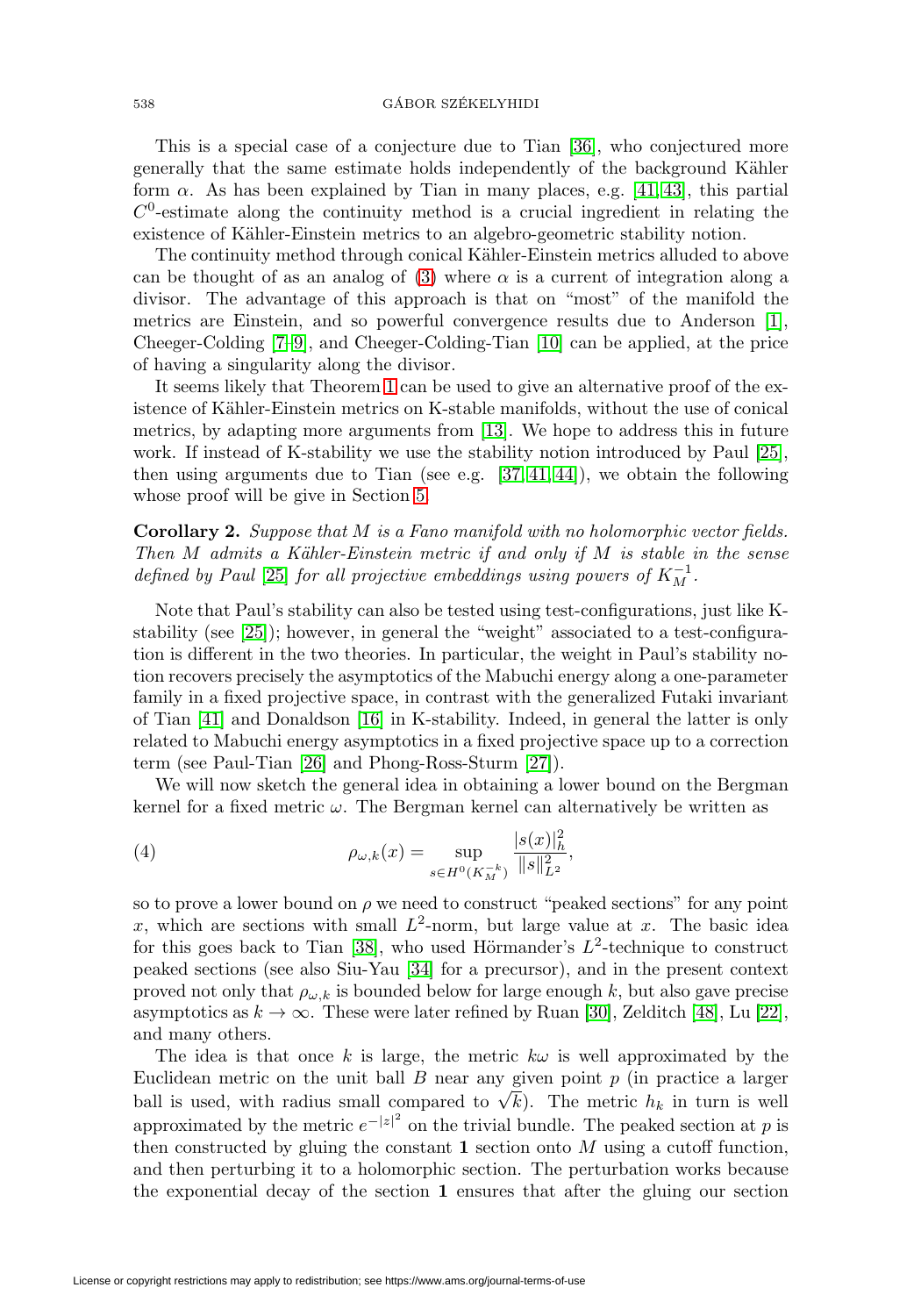is still approximately holomorphic in an  $L^2$ -sense. Thus the key property of a Kähler manifold  $(M,\omega)$  is that there is some scale, depending on  $\omega$ , at which a neighborhood of each point is well approximated by the Euclidean ball.

If we now have a family of Fano manifolds  $(M_i, \omega_i)$ , and we want to find a  $k_0$ such that  $\rho_{\omega_i,k_0} > c$  for a fixed positive c, then we need to find a scale at which neighborhoods of each point in each  $(M_i, \omega_i)$  are well approximated by a model. However, in general, unless we have very good control of the metrics, the model cannot just be the Euclidean ball anymore. Under certain conditions, when the limit of the  $(M_i, \omega_i)$  is an orbifold, the local model can be taken to be a quotient of the Euclidean ball, and the method can still be applied (see Tian [\[39,](#page-22-2)[40\]](#page-22-13)). For more general sequences of metrics the fundamental tool is Gromov compactness [\[20\]](#page-22-14), and the structure theorems of Cheeger-Colding [\[7–](#page-21-5)[9\]](#page-21-6) and Cheeger-Colding-Tian [\[10\]](#page-21-7) on the Gromov-Hausdorff limits of manifolds with Ricci curvature bounded from below. Roughly speaking the consequence of this theory is that for suitable families of manifolds  $(M_i, \omega_i)$ , there is a fixed scale, independent of i, at which a neighborhood of each point is well approximated by a cone  $C(Y) \times \mathbb{C}^{n-k}$ , where  $C(Y)$  is the metric cone over a  $(2k-1)$ -dimensional metric space Y. Under suitable conditions one can glue a section **1** with exponential decay over such cones onto the manifolds  $M_i$ , to obtain sections which are bounded away from zero at any given point.

This approach was first used by Donaldson-Sun [\[18\]](#page-22-15) in the context of a family of Kähler-Einstein manifolds, proving the result analogous to Theorem [1](#page-0-1) in this case (see Phong-Song-Sturm [\[28\]](#page-22-16) for an extension of these ideas to Kähler-Ricci solitons). In the work of Chen-Donaldson-Sun [\[11\]](#page-21-0) on the Yau-Tian-Donaldson conjecture, a key role is played by the extension of this result to Kähler-Einstein manifolds which have conical singularities along a divisor.

In Section [2](#page-2-0) we review some of the results from the theory of Cheeger-Colding, and Chen-Donaldson-Sun that we will use. In Section [3](#page-5-0) we will focus on obtaining estimates for solutions of [\(3\)](#page-0-0) for  $t < T$ , with  $T < 1$ . This corresponds to Chen-Donaldson-Sun's paper [\[12\]](#page-21-1) on conical metrics with the limiting cone angle being less than  $2\pi$ . Finally in Section [4,](#page-11-0) we deal with the case  $T = 1$  in parallel with [\[13\]](#page-21-2) on the case when the cone angle tends to  $2\pi$ .

#### 2. Background

<span id="page-2-0"></span>We first give a very quick review of the convergence theory for manifolds with Ricci curvature bounded from below. Recall that the Gromov-Hausdorff distance  $d_{GH}(X, Y)$  between two compact metric spaces is the infimum of all  $\delta > 0$ , such that there is a metric on the disjoint union  $X \sqcup Y$  extending the metrics on X, Y such that both X and Y are  $\delta$ -dense. If a sequence of compact metric spaces  $X_i$ converge to  $X_{\infty}$  in the Gromov-Hausdorff sense, then we will always assume that we have chosen metrics  $d_i$  on  $X_i \sqcup X_\infty$  extending the given metrics, such that both  $X_i$  and  $X_{\infty}$  are  $\delta_i$ -dense, with  $\delta_i \to 0$ .

Suppose now that we have a sequence of *n*-dimensional Kähler manifolds  $(M_i, \omega_i)$ satisfying

- (1) Ric $(\omega_i) \geqslant 0$ ,
- (2) a non-collapsing condition  $V(B(p_i, 1)) > c > 0$ , and
- (3) a uniform diameter bound diam $(M_i, \omega_i) < C$ .

From Gromov's compactness theorem [\[20\]](#page-22-14) it follows that up to passing to a subsequence, the  $(M_i, \omega_i)$  converge to a compact metric space  $(Z, d_Z)$ .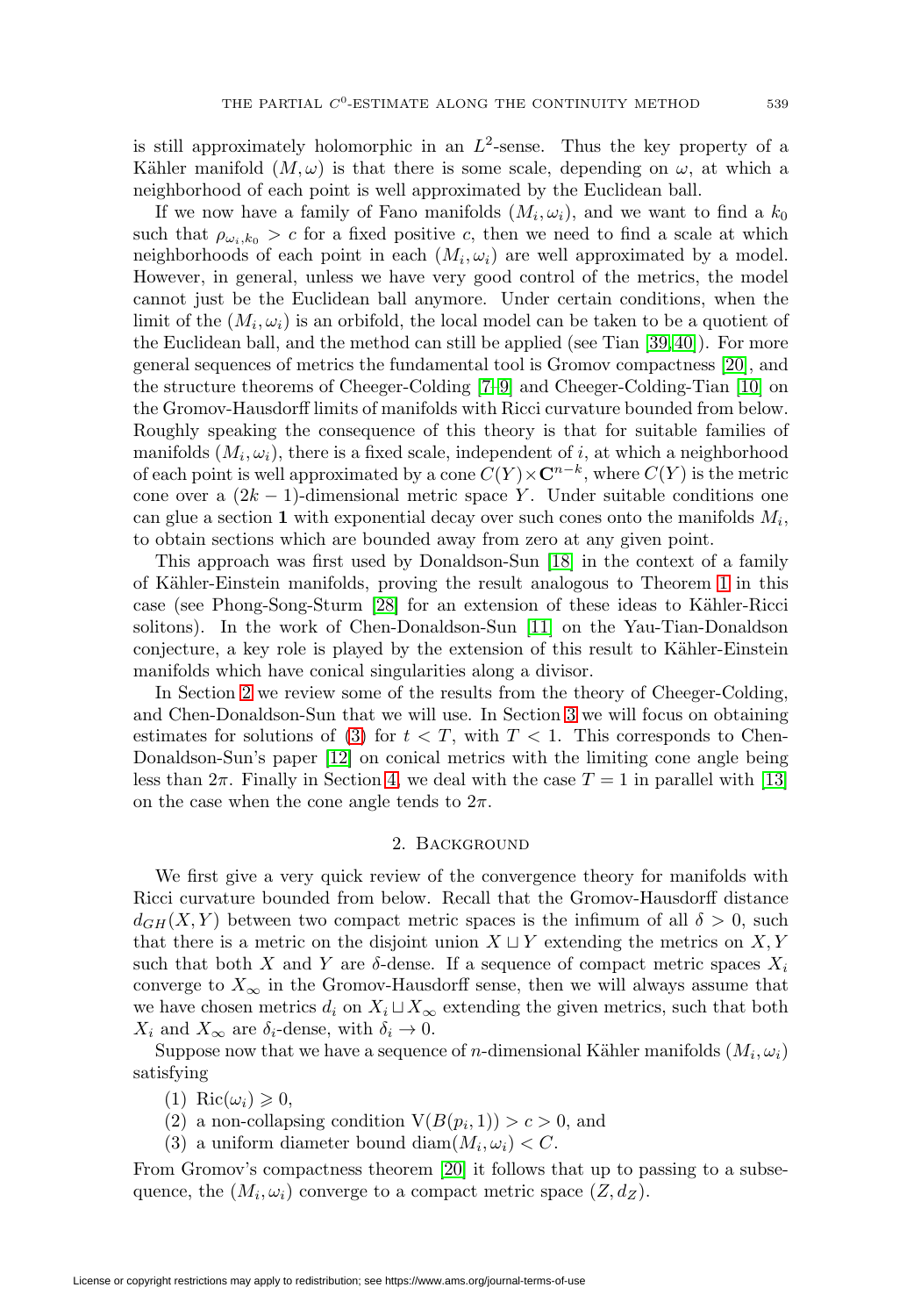For each  $p \in Z$ , and any sequence  $r_k \to 0$ , we can consider the sequence of pointed metric spaces  $(Z, p, r_k^{-1}d_Z)$ . The pointed version of Gromov's theorem implies that up to choosing a subsequence we can extract a limit  $(Z_p, p_\infty, d_\infty)$ , which by the results of Cheeger-Colding [\[7](#page-21-5)[–9\]](#page-21-6) is a metric cone  $C(Y)$  over a  $2n-1$ dimensional metric space Y. It is called a tangent cone to  $Z$  at  $p$ , and in general such tangent cones are not unique. The points in  $Z$  can be classified according to how "singular" their tangent cone is, giving rise to a stratification (we use the convention of [\[12\]](#page-21-1) for the subscripts):

(5) 
$$
S_n \subset S_{n-1} \subset \cdots \subset S_1 = S \subset Z.
$$

Here  $S_k$  consists of those points where there is no tangent cone of the form  $\mathbb{C}^{n-k+1}\times$  $C(Y)$ . For instance at points in  $S_1 \setminus S_2$  there must exist a tangent cone of the form  $\mathbb{C}^{n-1} \times \mathbb{C}_{\gamma}$ , where  $\mathbb{C}_{\gamma}$  is the flat two-dimensional cone with cone angle  $2\pi\gamma$ . A key result due to Cheeger-Colding is that the Hausdorff codimension of  $S_k$  is at least  $2k$ . The fact that in the Kähler case only even dimensional cones occur, and complex Euclidean factors can be split off, is due to Cheeger-Colding-Tian [\[10\]](#page-21-7).

The regular part  $Z_{reg} \subset Z$  is defined to be  $Z \setminus S$ , and at each point of  $Z_{reg}$ every tangent cone is  $\mathbb{C}^n$ . This follows from results of Colding [\[14\]](#page-21-8), which in effect say that in the presence of non-negative Ricci curvature, the Gromov-Hausdorff distance of a unit ball to the Euclidean unit ball is comparable to the difference in volumes of the two balls. An important improvement of this is obtained in the presence of an upper bound on  $\text{Ric}(\omega)$ , using a result due to Anderson [\[1\]](#page-21-4) (see Theorem 10.25 in Cheeger [\[6\]](#page-21-9)).

**Proposition 3.** There are constants  $\delta, \theta > 0$  depending on  $K > 0$  with the following property. Suppose that  $B(p, 1)$  is a unit ball in a Riemannian manifold with bounds  $0 \leqslant Ric(g) \leqslant Kg$  on its Ricci curvature.

If  $d_{GH}(B(p,1), B^{2n}) < \delta$ , then for each  $q \in B(p, \frac{1}{2})$ , the ball  $B(q, \theta)$  is the domain of a harmonic coordinate system in which the components of  $\omega$  satisfy

<span id="page-3-0"></span>(6) 
$$
\frac{1}{2}\delta_{jk} < g_{jk} < 2\delta_{jk} \\
||g_{jk}||_{L^{2,p}} < 2, \text{ for all } p.
$$

In the Kähler setting, the complex structure  $J$  can also be assumed to be close to the Euclidean complex structure  $J_0$  in  $C^{1,\alpha}$ , using that it is covariant constant. For sufficiently small  $\delta$  one can then construct holomorphic coordinates with respect to J which are close to the Euclidean coordinates in  $C^{2,\alpha}$ , using the families' version of Newlander-Nirenberg's interability result [\[23\]](#page-22-17). It follows that in the Kähler case we can assume that we have holomorphic coordinates on the ball  $B(q, \theta)$  satisfying the properties [\(6\)](#page-3-0) above, replacing  $\theta$  by a smaller constant if necessary. The fact that we obtain holomorphic coordinates on a ball of a uniform size (once the complex structure J is sufficiently close to  $J_0$ ) follows from the method of proof in [\[23\]](#page-22-17) and is made more explicit in the sharper results of Hill-Taylor [\[21\]](#page-22-18); see for instance Proposition 4.1.

It follows from this result that in the setting above, where  $(M_i, \omega_i) \rightarrow (Z, d_Z)$  in the Gromov-Hausdorff sense, in the presence of a 2-sided Ricci curvature bound we have the following:

- the regular set  $Z_{reg} \subset Z$  is open, and
- the metrics  $\omega_i$  converge in  $C^{1,\alpha}$ , uniformly on compact sets, to a Kähler metric  $\omega_Z$  on  $Z_{reg}$  inducing the distance  $d_Z$ .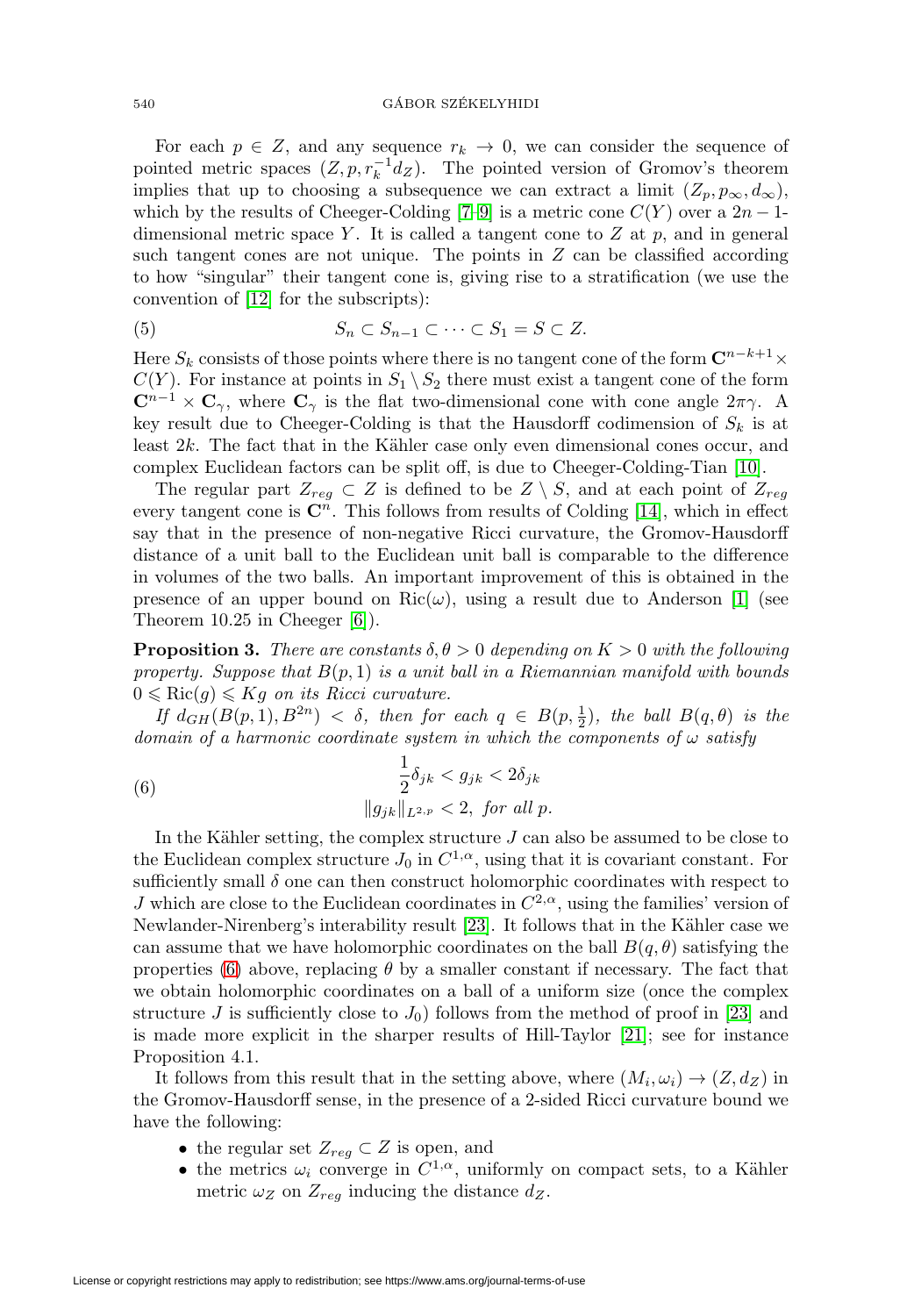The same ideas also apply to scaled limit spaces, so in particular to tangent cones.

One of the key points in  $[12, 13]$  $[12, 13]$  is to show that in their situation, even though there is not a two-sided Ricci curvature bound, the regular set is still open, and one obtains  $L^p$  convergence of the metrics on the regular part of limit spaces, for all p. This is also what our main goal is going to be.

We now review the construction in Donaldson-Sun [\[18\]](#page-22-15) that we will need. First recall the following definition.

<span id="page-4-2"></span>**Definition 4.** Suppose that  $(Z, d_Z)$  is a Gromov-Hausdorff limit of Kähler manifolds as above, and  $C(Y)$  is a tangent cone at  $p \in Z$ . We say that the tangent cone  $C(Y)$  is good, if the following hold:

- (1) the regular set  $Y_{req}$  is open in Y, and smooth,
- (2) the distance function on  $C(Y_{req})$  is induced by a Ricci flat Kähler metric,
- (3) for all  $\eta > 0$  there is a Lipschitz function g on Y, equal to 1 on a neighborhood of the singular set  $S_Y \subset Y$ , supported on the *η*-neighborhood of  $S_Y$ and with  $\|\nabla g\|_{L^2} \leq \eta$ .

With these definitions the following is the consequence of the main construction in [\[18\]](#page-22-15) (see also [\[12,](#page-21-1) Proposition 7]).

**Proposition 5.** Suppose that  $(M_i, \omega_i)$  are as above (with non-negative Ricci curvature, non-collapsed, and with bounded diameter), and they converge to a limit space  $(Z, d_Z)$ . Suppose that each tangent cone to Z is good and that the metrics (after rescaling) converge in  $L^p$  on compact sets of the regular part of the tangent cones (for some  $p > 2n$ ) to the Ricci flat Kähler metric.

Then for each  $p \in Z$  there are  $b(p), r(p) > 0$  and an integer  $k(p)$  with the following property. There is a  $k \leqslant k(p)$  such that for sufficiently large i there is a holomorphic section s of  $K_{M_i}^{-k}$  with  $L^2$ -norm 1, and with  $|s(x)| \geq b(p)$  for all  $x \in M_i$  with  $d_i(p, x) < r(p)$ .

A compactness and contradiction argument in [\[18\]](#page-22-15) then implies the lower bound for the Bergman kernel that we need in Theorem [1.](#page-0-1) With this said, our main goal is to prove the following.

<span id="page-4-3"></span>**Theorem 6.** Let  $(M, \omega_t)$  be solutions of Equation [3](#page-0-0) for  $t \in [0, T)$ , with  $T \leq 1$ . Suppose that a sequence  $(M, \omega_{t_i})$  converges to a limit space  $(Z, d_Z)$ . Then each tangent cone of Z is good, and the metrics converge in  $L^p$  on compact subsets of the regular part of each tangent cone, for all p.

As in [\[12,](#page-21-1) [13\]](#page-21-2) the problem is somewhat different in the cases when  $T < 1$  and  $T = 1$ , and we will deal with these separately in Section [3](#page-5-0) and Section [4.](#page-11-0)

An important part of our approach is to treat  $\alpha$  in [\(3\)](#page-0-0) as a Kähler metric as well, and use that  $\alpha$  is fixed. In a holomorphic chart we will get control of  $\alpha$  through the following  $\epsilon$ -regularity result (see Ruan [\[31\]](#page-22-19)).

<span id="page-4-0"></span>**Proposition 7.** Suppose that  $\alpha$  is a Kähler metric on an open subset  $U \in \mathbb{C}^n$  such that  $|\text{Rm}(\alpha)| < K$ . There are constants  $\epsilon_0, C > 0$  depending on K, such that if  $B_r^{Euc}(x) \subset U$  and

<span id="page-4-1"></span>(7) 
$$
r^{2-2n} \int_{B_r^{Euc}(x)} \alpha \wedge \omega_{Euc}^{n-1} < \epsilon_0,
$$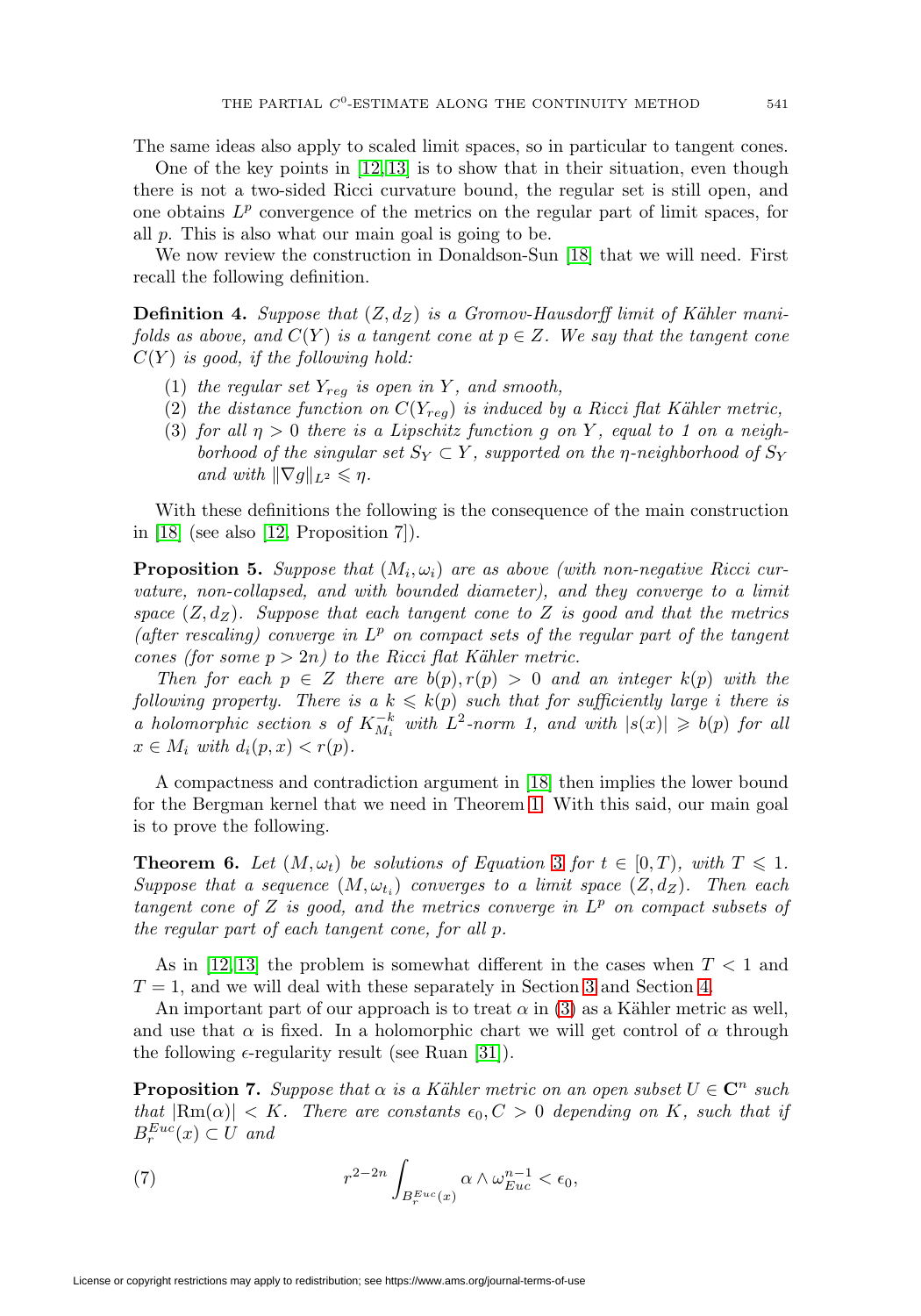then

(8) 
$$
\sup_{B_{r/2}^{Euc}(x)} tr(\alpha) < Cr^{-2n} \int_{B_r^{Euc}(x)} \alpha \wedge \omega_{Euc}^{n-1} < C \frac{\epsilon_0}{r^2},
$$

where tr denotes the trace with respect to  $\omega_{Euc}$ .

*Proof.* This follows from the  $\epsilon$ -regularity for harmonic maps (Schoen-Uhlenbeck [\[32\]](#page-22-20)), applied to the identity map  $(U, \omega_{Euc}) \rightarrow (U, \alpha)$ . The result also follows from the argument in Proposition [17.](#page-12-0) Indeed when  $B$  is a Euclidean ball, then the hypotheses are all satisfied, using also the monotonicity of  $V(q, r)$  in that case.  $\Box$ 

Following Chen-Donaldson-Sun [\[13\]](#page-21-2) we introduce the invariant

(9) 
$$
I(\Omega) = \inf_{B(x,r) \subset \Omega} VR(x,r)
$$

for any domain  $\Omega$ , where  $VR(x, r)$  is the ratio of the volumes of the ball  $B(x, r)$ and the Euclidean ball  $rB^{2n}$ . Note that by Colding's volume convergence result, together with Bishop-Gromov volume comparison, if  $B$  is any unit ball in a manifold with non-negative Ricci curvature, then  $1 - I(B)$  is controlled by the Gromov-Hausdorff distance  $d_{GH}(B, B^{2n})$ , which controls  $d_{GH}(\rho B, \rho B^{2n})$  for any  $\rho < 1$ . We will need to obtain several variants of Proposition [7,](#page-4-0) where the crucial monotonicity property of the quantity in [\(7\)](#page-4-1) is missing. Instead, the monotonicity of  $I(\Omega)$  will be used.

## 3. The case  $T < 1$

<span id="page-5-0"></span>Suppose that  $\alpha$  is a fixed Kähler form on M, and  $0 < T_0 < T_1 < 1$ . Suppose that for some  $t \in (T_0, T_1)$  we have

(10) 
$$
Ric(\omega_t) = t\omega_t + (1-t)\alpha.
$$

To study the structure of the Gromov-Hausdorff limit of a sequence of such  $\omega_{t_i}$ we need to study small balls with respect to these metrics, scaled to unit size. A scaling  $\tilde{\omega}_t = \Lambda \omega_t$  satisfies

(11) 
$$
Ric(\widetilde{\omega}_t) = \Lambda^{-1} t \widetilde{\omega}_t + (1-t)\alpha.
$$

Because of this, in this section we work with a unit ball  $B = B(p, 1)$  in a Kähler manifold with metric  $\omega$ , such that

(12) 
$$
Ric(\omega) = \lambda \omega + \alpha,
$$

where  $\lambda \in (0,1]$  and  $\alpha$  is a Kähler form on  $B(p, 1)$  which we control in the following sense. There is a number  $K > 0$ , such that on each  $\alpha$ -ball  $B_{\alpha} \subset B(p, 1)$  of radius at most  $K^{-1}$  (in the  $\alpha$ -metric) we have holomorphic coordinates, relative to which

<span id="page-5-1"></span>(13) 
$$
\frac{1}{2}\delta_{j\bar{k}} < \alpha_{j\bar{k}} < 2\delta_{j\bar{k}},
$$
\n
$$
\|\alpha_{j\bar{k}}\|_{C^2} < K.
$$

In addition we can assume that  $B(p, 1)$  is non-collapsed, i.e.,  $V(B(p, 1)) > c > 0$ . Note that this ball  $B$  is a scaled up version of a small ball with respect to a metric  $\omega_t$  along the continuity method. We obtain the above estimates for any such ball with c, K depending on  $T_0, T_1$ , as long as  $t \in (T_0, T_1)$ .

One of the key new results is the following, which essentially shows that at points in the regular set  $Z_{req}$  we are in the setting of bounded Ricci curvature.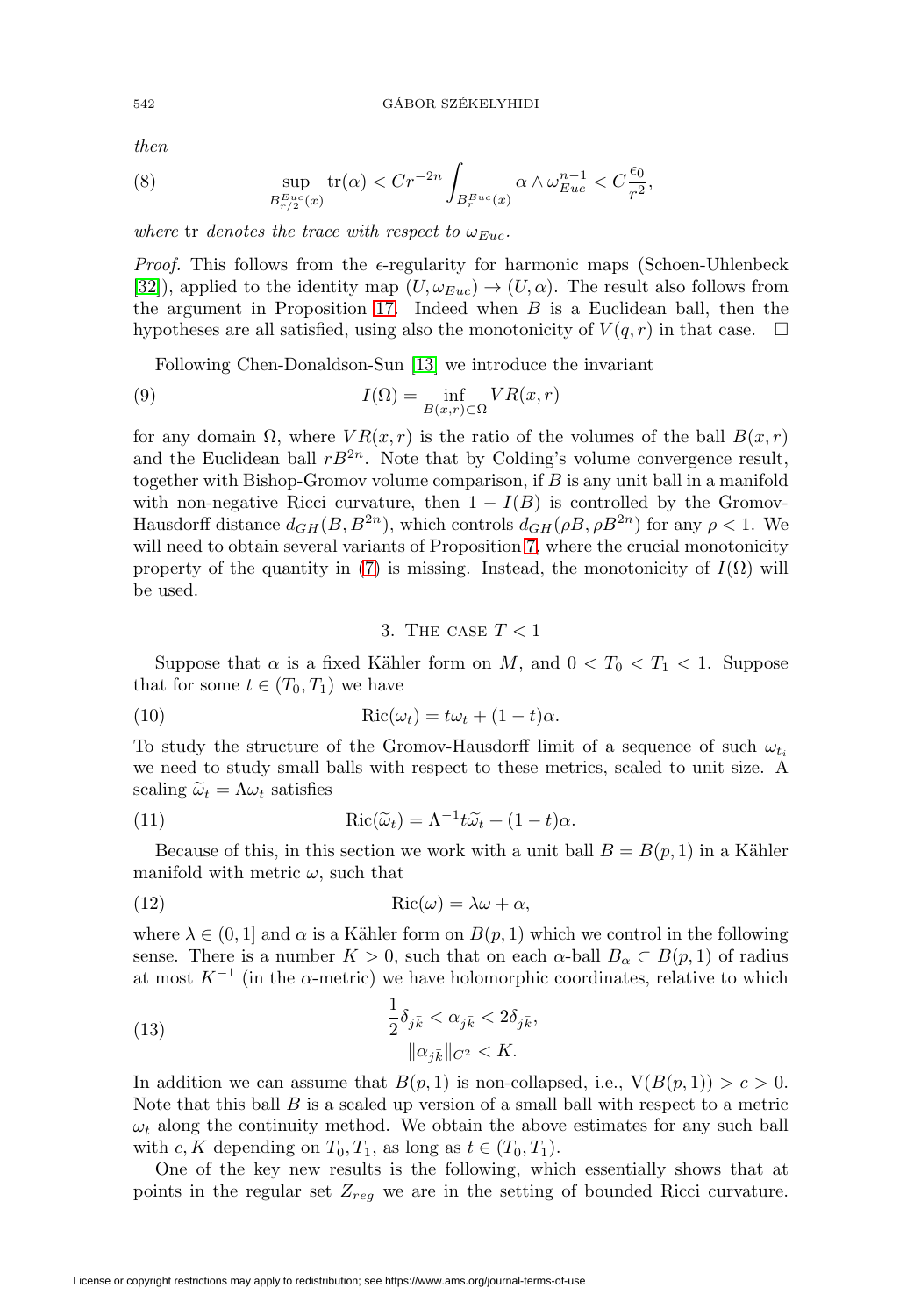The analogous result for conical Kähler-Einstein metrics, [\[12,](#page-21-1) Proposition 3], is straightforward because  $I(B)$  is bounded away from 1 by a definite amount for balls centered at a conical singularity. The proof of the result is reminiscent of arguments in Carron [\[5\]](#page-21-10).

<span id="page-6-0"></span>**Proposition 8.** There is a  $\delta > 0$ , depending on K above, such that if  $1-I(B) < \delta$ , then

(14) 
$$
|\text{Ric}(\omega)| < 5, \qquad on \frac{1}{2}B.
$$

*Proof.* We will bound  $\alpha$ , which is equivalent to bounding Ric $(\omega)$ . Suppose that

(15) 
$$
\sup_{B} d_x^2 |\alpha(x)|_{\omega} = M,
$$

where  $d_x$  denotes the distance to the boundary of the ball, and suppose that the supremum is achieved at  $q \in B$ . If  $M > 1$ , we can consider the ball

(16) 
$$
B\left(q, \frac{1}{2}d_qM^{-1/2}\right),
$$

scaled to unit size  $\widetilde{B}$  with metric  $\widetilde{\omega} = 4Md_q^{-2}\omega$ . By construction, we have  $\widetilde{\omega} =$ <br> $|\alpha|_{\widetilde{\omega}}$ 

(17) 
$$
|\alpha|_{\widetilde{\omega}} \leq 1 \text{ on } \widetilde{B},
$$

$$
|\alpha(q)|_{\widetilde{\omega}} = \frac{1}{4}.
$$

In particular, we have  $\alpha \leq \tilde{\omega}$  on B, and using the equation satisfied by  $\tilde{\omega}$  we have  $|\text{Ric}(\widetilde{\omega})| < 2$  on B. At the same time we have a unit vector v at q (with respect to  $\tilde{\omega}$ ), such that

(18) 
$$
\alpha(v,\bar{v}) \geqslant \frac{1}{16n};
$$

otherwise the norm of  $\alpha(q)$  would be too small.

From the bound on  $\text{Ric}(\widetilde{\omega})$  on B, and Anderson's result, we have holomorphic coordinates  $\{z^1,\ldots,z^n\}$  on the ball  $\theta\widetilde{B}$ , with respect to which the components of  $\tilde{\omega}$  are controlled in  $C^{1,\alpha}$ . We can assume that  $v = \partial_{z_1}$  at q. We can also assume without loss of generality that  $K^{-1} < \theta$ , so we have good holomorphic coordinates  $\{w^1,\ldots,w^n\}$  for  $\alpha$  on  $K^{-1}\widetilde{B}$  (meaning that the components of  $\alpha$  are controlled in  $C^2$  as in [\(13\)](#page-5-1)), since this is contained in a  $K^{-1}$ -ball with respect to  $\alpha$ . The w<sup>i</sup> are holomorphic functions of the  $z^i$ , and  $|w_i| < 2K^{-1}$ , so we obtain bounds on the derivatives  $\partial w^i/\partial z^j$  in  $\frac{1}{2}K^{-1}\widetilde{B}$ . The upshot is that we can find a ball of a definite size  $\rho \widetilde{B}$ , on which

(19) 
$$
\alpha(\xi, \overline{\xi}) \geqslant \frac{1}{40n}
$$

for any unit vector  $\xi$  with angle  $\angle(\xi, \partial_{z_1}) < \pi/4$  (let us identify  $T^{1,0}M$  with TM in the usual way). Making  $\rho$  smaller if necessary, we can also assume that on ρB, if  $\gamma(t)$  is a unit speed geodesic with  $\gamma(0) = 0$  and  $\angle(\dot{\gamma}(0), \partial_{z_1}) < \pi/8$ , then  $\angle(\dot{\gamma}(t), \partial_{z_1}) < \pi/4$  for  $t < \rho$ . Indeed, we have

(20) 
$$
\frac{d}{dt}\langle \dot{\gamma}(t), \partial_{z^1} \rangle = \langle \dot{\gamma}(t), \nabla_{\dot{\gamma}(t)} \partial_{z^1} \rangle,
$$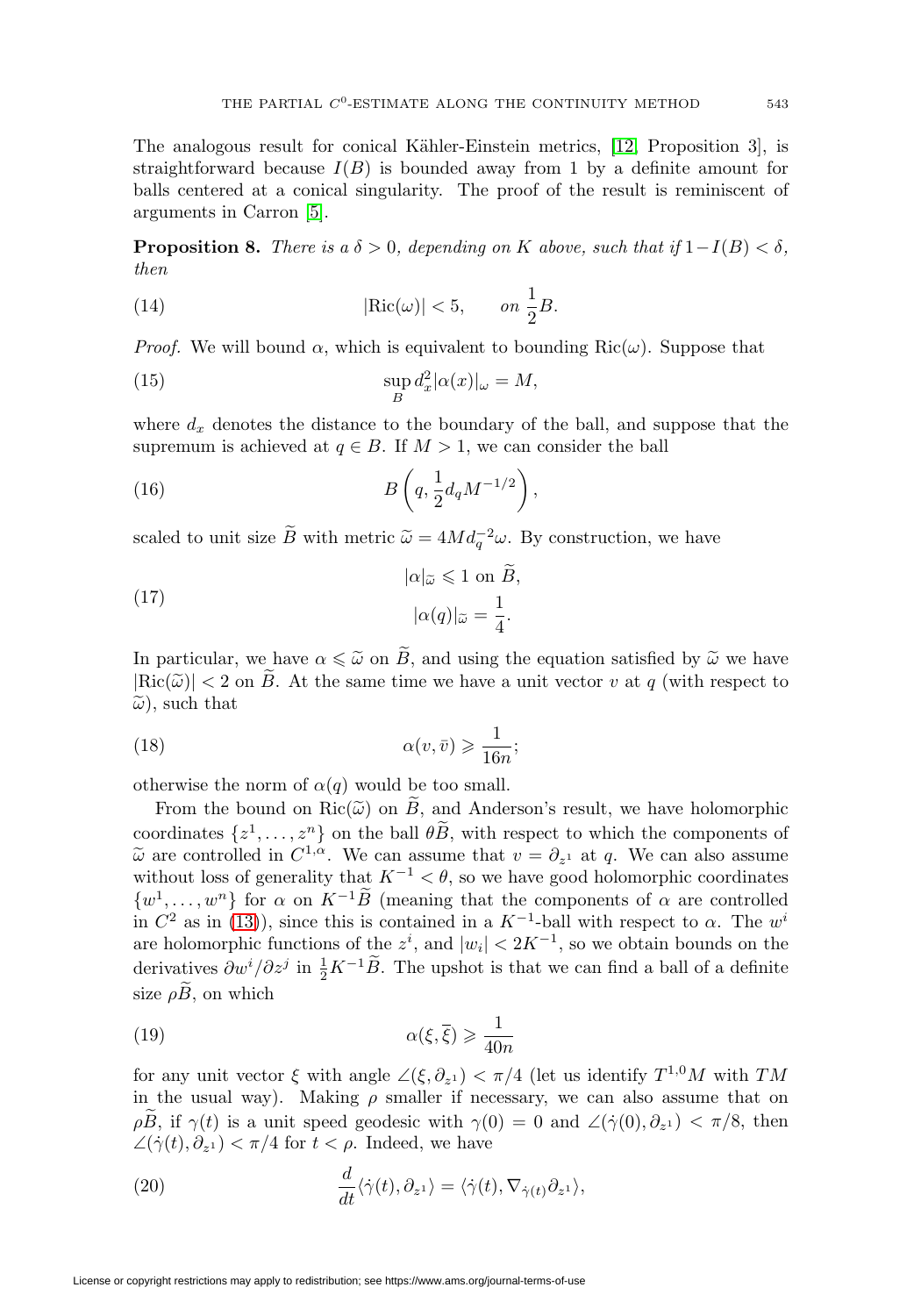and the covariant derivative of  $\partial_{z_1}$  is bounded since in the  $z^i$  coordinates the components of  $\tilde{\omega}$  are controlled in  $C^{1,\alpha}$ . It follows that we have a uniform bound on the derivative of the angle  $\angle(\dot{\gamma}(t), \partial_{z_1})$  along the geodesic  $\gamma$ .

Since  $\text{Ric}(\tilde{\omega}) > \alpha$ , this gives a positive lower bound on the radial component of  $Ric(\tilde{\omega})$  in these directions, and we can apply the Bishop-Gromov volume comparison to the corresponding spherical sector in  $\rho \vec{B}$  (in the relevant Bochner formula, the lower bound on the Ricci curvature is only required in the radial directions). From this we obtain that the volume ratio

(21) V R(ρB) < 1 −

for some small (but definite)  $\epsilon > 0$ , which is a contradiction if we choose  $\delta$  small enough in our assumptions. It follows that if  $\delta$  is sufficiently small, then  $M \leq 1$ , which implies that  $|\alpha|_{\omega} < 4$  in  $\frac{1}{2}B$ , and so  $\alpha < 4\omega$  there. It follows that  $\text{Ric}(\omega) < 5\omega$ on  $\frac{1}{2}B$ .  $\frac{1}{2}B$ .

This proposition, together with Anderson's result, implies the following.

**Proposition 9.** Suppose that we have a sequence of unit balls  $B(p_i, 1)$ , with  $\omega_i, \alpha_i$ satisfying the same conditions as  $\omega, \alpha$  above. Suppose that the  $B(p_i, 1)$ , with the metrics  $\omega_i$  converge to the Euclidean ball  $B^{2n}$  in the Gromov-Hausdorff sense. Then the convergence is  $C^{1,\alpha}$  on compact subsets.

**Proposition 10.** If  $B_i(p_i, 1) \to Z$  in the Gromov-Hausdorff sense, then the regular set in Z is open, and the convergence on the regular set is locally  $C^{1,\alpha}$ .

Next we examine the situation when  $B_i(p_i, 1) \to Z$ , with  $p_i \to p$ , and a tangent cone at  $p \in Z$  is of the form  $\mathbb{C}_{\gamma} \times \mathbb{C}^{n-1}$ , where  $\mathbb{C}_{\gamma}$  denotes the flat cone with cone angle  $2\pi\gamma$ . It follows from the previous proposition that a sequence of scaled balls converges to  $C_\gamma \times C^{n-1}$  in  $C^{1,\alpha}$ , uniformly on compact sets away from the singular set. The results of Chen-Donaldson-Sun [\[12\]](#page-21-1) about good tangent cones can therefore be applied. In particular, the arguments in [\[12,](#page-21-1) Section 2.5] imply that for sufficiently large k, with i large enough (depending on k), we can regard  $k\omega_i$  as a metric on the unit ball  $B^{2n} \subset \mathbb{C}^n$ . We use co-ordinates  $(u, v_1, \ldots, v_{n-1})$  and let  $\eta_{\gamma}$  be the conical metric

(22) 
$$
\eta_{\gamma} = \sqrt{-1} \frac{du \wedge d\overline{u}}{|u|^{2-2\gamma}} + \sqrt{-1} \sum_{i=1}^{n-1} dv_i \wedge d\overline{v}_i.
$$

The metric  $\tilde{\omega}_i = k\omega_i$  then satisfies, for some fixed constant C:

- (1)  $\widetilde{\omega}_i = \sqrt{-1} \partial \overline{\partial} \phi_i$  with  $0 \le \phi_i \le C$ ,
- $(2) \omega_{Euc} < C\tilde{\omega}_i,$
- (3) Given  $\delta$  and a compact set K away from  $\{u = 0\}$ , we can suppose (by taking i large once k is chosen sufficiently large) that  $|\widetilde{\omega}_i - \eta_{\gamma}|_{C^{1,\alpha}} < \delta$  on K.

<span id="page-7-0"></span>**Proposition 11.** There are  $0 < \gamma_1 < \gamma_2 < 1$  with the following property. If  $B_i(p_i, 1) \to Z$ , with  $p_i \to p$ , and a tangent cone at p is  $\mathbf{C}_\gamma \times \mathbf{C}^{n-1}$ , then  $\gamma \in (\gamma_1, \gamma_2)$ .

*Proof.* The existence of  $\gamma_1$  follows from the volume non-collapsing assumption. For the upper bound we use Proposition [8](#page-6-0) and the fact that the unit balls in  $\mathbb{C}_{\gamma}$  ×  $\mathbb{C}^{n-1}$  converge to the Euclidean ball in the Gromov-Hausdorff sense as  $\gamma \to 1$ . In particular, if  $B_i(p_i, 1) \to Z$  and a tangent cone at  $p \in Z$  is  $\mathbb{C}_{\gamma} \times \mathbb{C}^{n-1}$  for  $\gamma$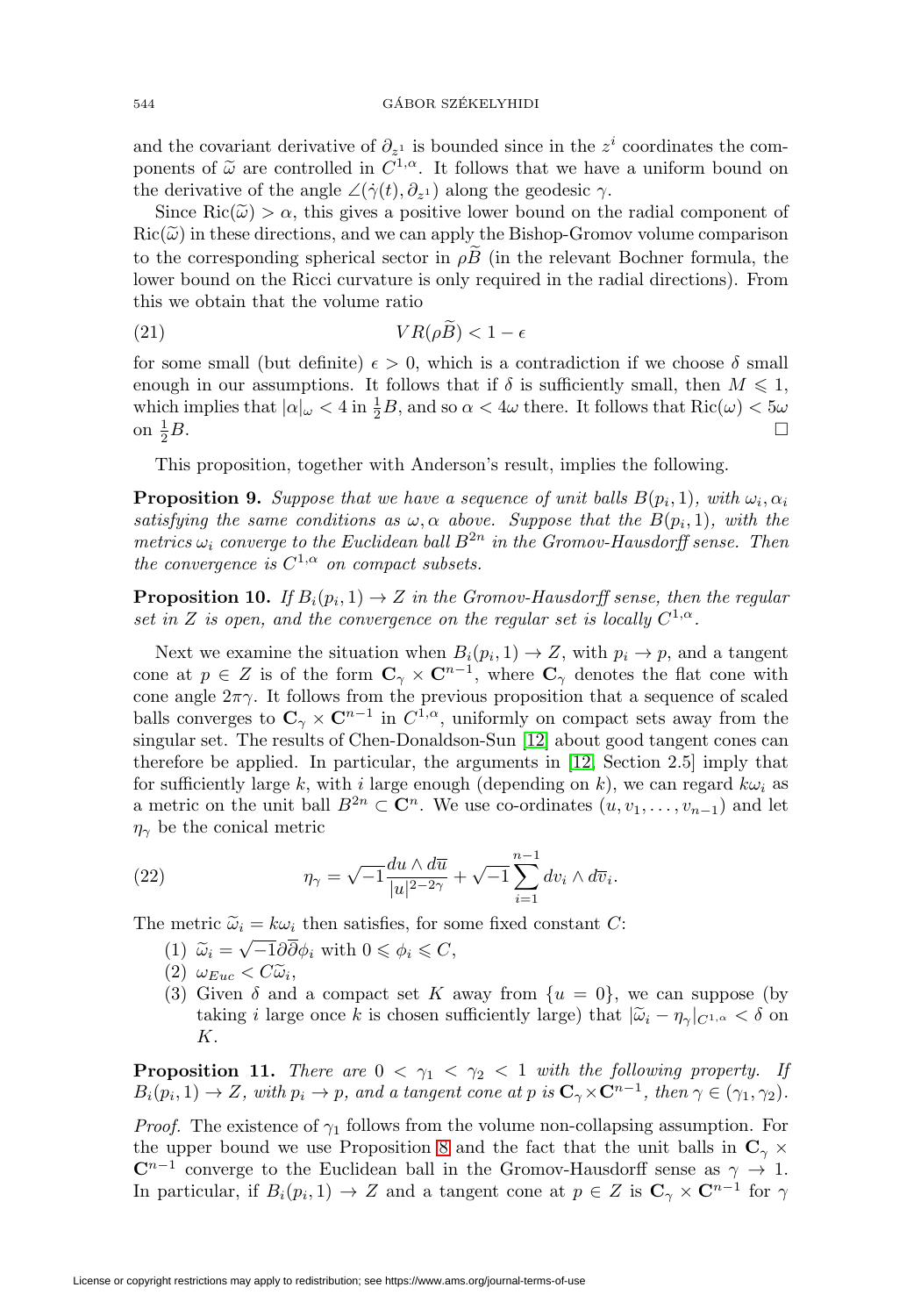sufficiently close to 1, then for large i we can find small balls around  $p_i$ , which when scaled to unit size are sufficiently close to the Euclidean ball for Proposition [8](#page-6-0) to imply that the Ricci curvature is bounded. In this case, however, there cannot be singularities of the form  $C_\gamma \times C^{n-1}$  in the Gromov-Hausdorff limit according to Cheeger-Colding-Tian [\[10\]](#page-21-7). This is a contradiction.  $\square$ 

<span id="page-8-2"></span>**Proposition 12.** There is a constant  $c_0 > 0$  with the following property. If  $B_i(p_i, 1) \to Z$ , with  $p_i \to p$ , and a tangent cone at p is  $\mathbb{C}_{\gamma} \times \mathbb{C}^{n-1}$  with  $\gamma \in (\gamma_1, \gamma_2)$ from the previous proposition, then

<span id="page-8-0"></span>(23) 
$$
\liminf_{i \to \infty} r^{2-2n} \int_{B_i(p_i,r)} \alpha_i \wedge \omega_i^{n-1} > c_0,
$$

for all  $r < 1$ .

*Proof.* Note that this would follow from the  $\epsilon$ -regularity, if we knew that the expression in  $(23)$  is non-decreasing with r (a fact which is true in Euclidean space). Here we argue by contradiction. By Gromov compactness, scaling up the balls, and a diagonal argument, we will then have a sequence  $B_i(p_i, 1) \to Z$ , with  $p_i \to p$ , and with a tangent cone at p that is  $C_\gamma \times C^{n-1}$ , such that

<span id="page-8-1"></span>(24) 
$$
\liminf_{i \to \infty} \int_{B_i(p_i, 1)} \alpha_i \wedge \omega_i^{n-1} = 0.
$$

For sufficiently large i, a sufficiently small ball  $B_i(p_i, r_0)$ , scaled to unit size, will be Gromov-Hausdorff close to the unit ball in the cone. By the discussion before Proposition [11](#page-7-0) the scaled up metric  $r_0^{-2}\omega_i$  can then be thought of as a metric on the Euclidean ball  $B^{2n}$  such that

$$
(25) \t\t \t\t \omega_{Euc} < Cr_0^{-2}\omega_i.
$$

If, with  $\epsilon_0$  from Proposition [7,](#page-4-0)

(26) 
$$
\int_{B^{2n}} \alpha_i \wedge \omega_{Euc}^{n-1} < \epsilon_0,
$$

then  $\alpha_i < C' \omega_{Euc} < C'Cr_0^{-2} \omega_i$  on  $\frac{1}{2}B^{2n}$ . If this happens for a subsequence of the *i* tending to infinity, then these  $\omega_i$  have uniformly bounded Ricci curvature on these balls, and so by [\[10\]](#page-21-7), no conical singularity can form. Therefore, for all sufficiently large i we have

(27) 
$$
\int_{B^{2n}} \alpha_i \wedge \omega_{Euc}^{n-1} \geq \epsilon_0,
$$

and so

(28) 
$$
\int_{B(p_i,r_0)} \alpha_i \wedge \omega_i^{n-1} \geq \epsilon_1,
$$

for some  $\epsilon_1 > 0$  (depending on  $r_0$  but not on *i*). This contradicts [\(24\)](#page-8-1).

<span id="page-8-3"></span>**Proposition 13.** There is a constant  $A > 0$ , such that if  $B(p, 1)$  is sufficiently close to either the Euclidean unit ball or the unit ball in a cone  $C_\gamma \times C^{n-1}$  with  $\gamma \in (\gamma_1, \gamma_2)$ , then

(29) 
$$
\int_{B(p,\frac{1}{2})} \alpha \wedge \omega^{n-1} < A.
$$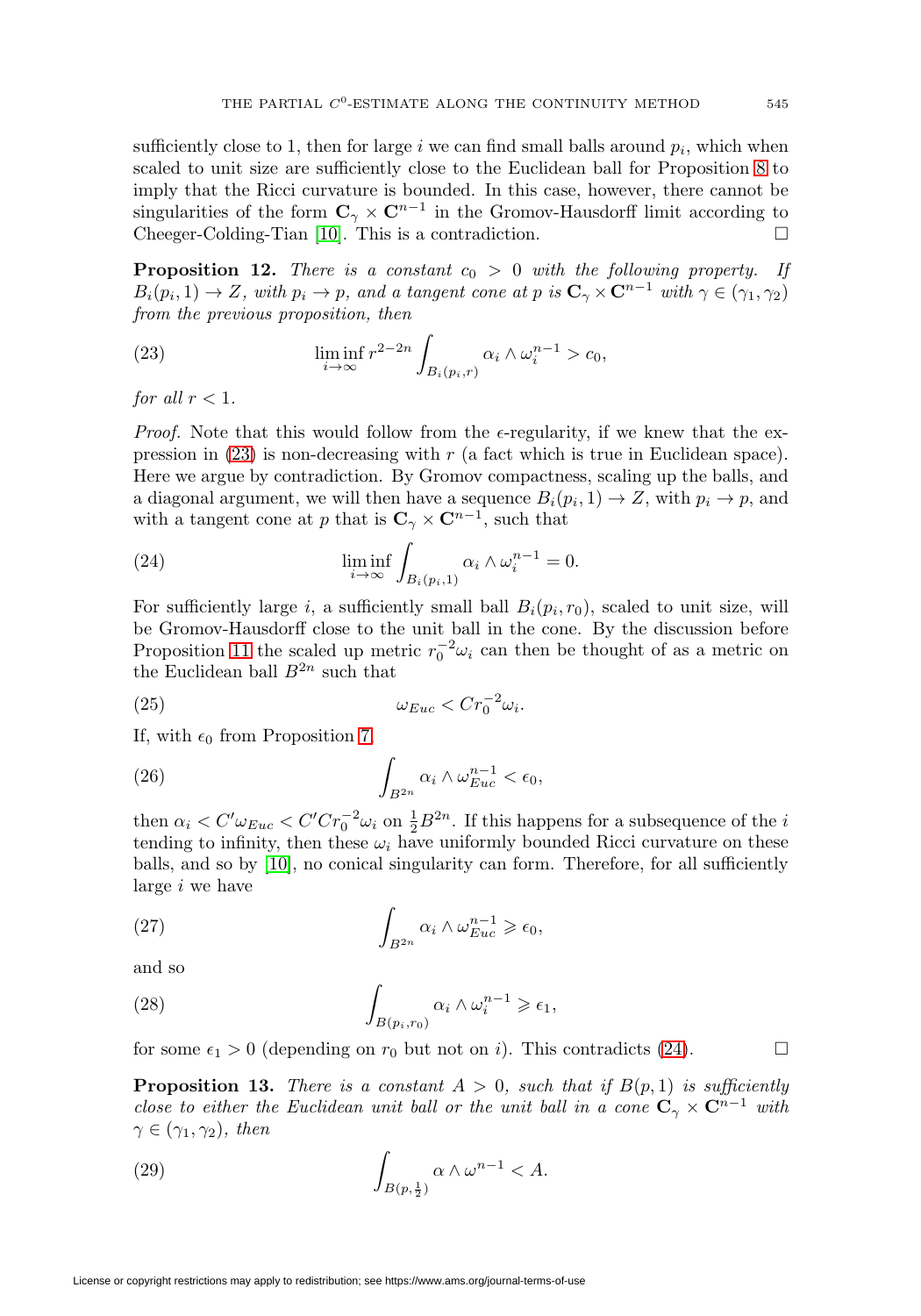Proof. For the case of the Euclidean ball this follows from Proposition [8.](#page-6-0) For the cones, using Gromov compactness, it is enough to get a bound  $A$  for a fixed cone angle  $\gamma$ , and this will imply a uniform bound for  $\gamma \in (\gamma_1, \gamma_2)$ , and even for  $\gamma \in (\gamma_1, 1].$ 

We first show that

<span id="page-9-0"></span>(30) 
$$
\int_{B(p,\frac{1}{2})} \text{Ric}(\omega) \wedge \omega_{Euc}^{n-1} < A
$$

for some constant A, once  $B(p, 1)$  is sufficiently close to the unit ball in  $\mathbf{C}_{\gamma} \times \mathbf{C}^{n-1}$ .

After a further scaling by a fixed factor, we can assume that we are in the situation described before Proposition [11,](#page-7-0) and so  $\omega$  can be thought of as a metric on the Euclidean ball. Because of the scaling, this will only bound the integral in [\(30\)](#page-9-0) on a smaller ball, but we can cover  $B(p, \frac{1}{2})$  with balls each of which is, up to scaling, very close to the unit ball in the cone, or the Euclidean unit ball. Adding up the contributions we will obtain [\(30\)](#page-9-0).

Let us write

(31) 
$$
G = \frac{\omega^n}{\omega_{Euc}^n},
$$

so that

(32) 
$$
Ric(\omega) = -\sqrt{-1}\partial\overline{\partial}\log G,
$$

$$
Ric(\omega) \wedge \omega_{Euc}^{n-1} = -\frac{1}{n}\Delta \log G \omega_{Euc}^n,
$$

with  $\Delta$  denoting the Euclidean Laplacian. We then have

<span id="page-9-1"></span>(33)  

$$
\int_{B_r} \text{Ric}(\omega) \wedge \omega_{Euc}^{n-1} = -\frac{1}{n} \int_{\partial B_r} \nabla_n \log G \, dS
$$

$$
= -\frac{1}{n} V(\partial B_r) \int_{\partial B_r} \nabla_n \log G \, dS
$$

$$
= -\frac{1}{n} V(\partial B_r) \frac{d}{dr} \int_{\partial B_r} \log G \, dS,
$$

where everything is computed using the metric  $\omega_{Euc}$ , and  $B_r$  denotes the Euclidean ball of radius r. In particular, the average  $f_{\partial B_r}$  log  $G dS$  is decreasing with r.

There is an  $\epsilon > 0$  depending on the lower bound on the cone angle  $\gamma$ , such that the Euclidean ball  $B_{\epsilon}$  is contained in the ball of radius  $1/20$  in the conical metric. By volume convergence we have an upper bound on the volume of this ball with respect to  $\omega$ . In sum we have

(34) 
$$
\int_{B_{\epsilon}} G \,\omega_{Euc}^n < C_1,
$$

so there is a point  $q \in B_{\epsilon}$  satisfying  $G(q) < C_1$ . By translating our ball slightly, we can assume that  $q = 0$ . Define now the function

(35) 
$$
f(r) = \int_{\partial B_r} \log G \, dS.
$$

We know that  $f(r)$  is decreasing, and  $f(0) = \log G(0) < C_1$ .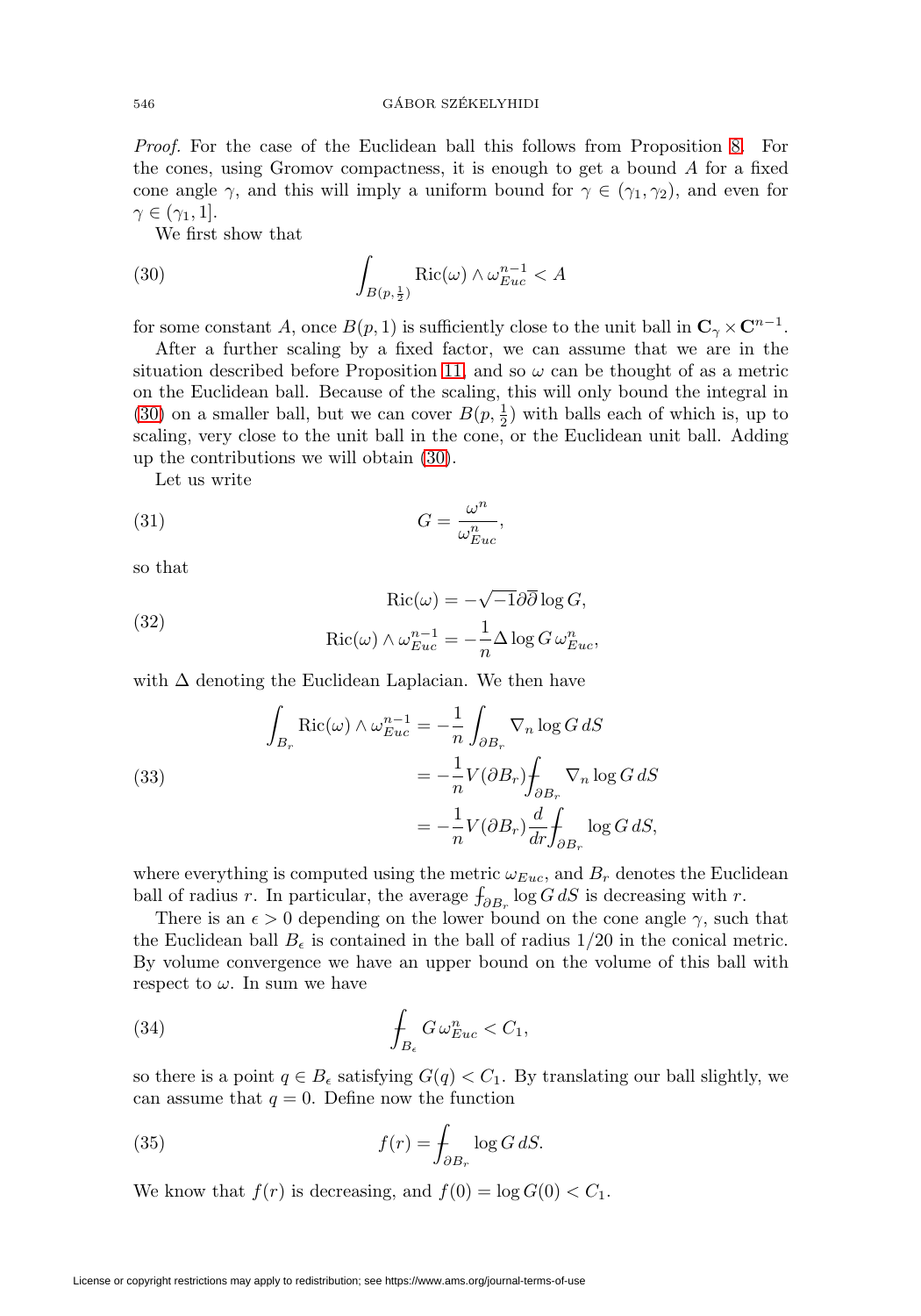Using that  $\omega_{Euc} < C\omega$ , we have a lower bound on G, and so, using volume convergence as well,

(36) 
$$
\int_{B_{3/4} \backslash B_{1/2}} \log G \, \omega^n > -C_2,
$$

for some constant  $C_2$ . We have

(37) 
$$
-C_2 < \int_{B_{3/4} \setminus B_{1/2}} \log G \, \omega^n = \int_{1/2}^{3/4} V(\partial B_r) \int_{\partial B_r} \log G \, dS \, dr
$$

$$
= \int_{1/2}^{3/4} V(\partial B_r) f(r) \, dr.
$$

In this range of r we have  $c_0 < V(\partial B_r) < c_1$  for some fixed numbers  $c_0, c_1$ , and the fact that  $f(0) < C$  and that f is decreasing implies that  $f(\frac{1}{2}) < C$ . It is then clear that we must have some  $r \in (\frac{1}{2}, \frac{3}{4})$  where we have a lower bound for  $f'(r)$ , and this, together with [\(33\)](#page-9-1), implies [\(30\)](#page-9-0).

Finally to obtain [\(30\)](#page-9-0) with  $\omega_{Euc}$  replaced by  $\omega$  we can use the Chern-Levine-Nirenberg argument as in the proof of [\[12,](#page-21-1) Proposition 15], since we have a bound on the Kähler potential.

 $\Box$ 

Suppose now that we have a sequence of balls  $B_i$  satisfying our hypotheses, and  $B_i \rightarrow Z$  in the Gromov-Hausdorff sense. We can follow the arguments in Chen-Donaldson-Sun [\[12\]](#page-21-1), Section 2.8, to show that all tangent cones of Z are good. As in [\[12\]](#page-21-1) it is easier to explain the proof of a slightly different result. Namely, denote the singular set of Z by

$$
(38) \t S(Z) = S_2(Z) \cup \mathcal{D},
$$

where  $S_2(Z)$  denotes the complex codimension 2 singularities, and D denotes the points that have a tangent cone of the form  $C_\gamma \times C^{n-1}$ .

**Proposition 14.** For any compact set  $K \subset Z$ , the set  $K \cap S(Z)$  has capacity zero; i.e., there is a cutoff function as in Definition [4](#page-4-2) of good tangent cones.

*Proof.* The proof is essentially identical to the one in [\[12\]](#page-21-1), just defining, for  $z \in Z$ and  $0 < \rho < 1$ ,

(39) 
$$
V(i, z, \rho) = \rho^{2-2n} \int_{\tilde{B}_i(z, \rho)} \alpha_i \wedge \omega_i^{n-1},
$$

where

(40) 
$$
\widetilde{B}_i(z,\rho) = \{x \in B_i : d_i(x,z) < \rho\},
$$

and as usual we fix a distance function  $d_i$  on  $Z \sqcup B_i$  realizing the Gromov-Hausdorff convergence. By the Gromov-Hausdorff convergence, for each  $\rho > 0$ , the "ball"  $B_i(z, \rho)$  is comparable to a ball of radius  $\rho$  in  $B_i$  for sufficiently large i (i.e., it is contained between balls of radius  $\rho/2$  and  $2\rho$ ).

Proposition [12](#page-8-2) implies that for all  $z \in \mathcal{D}$  we have

(41) 
$$
\liminf_{i \to \infty} V(i, z, \rho) > c'_0
$$

for some  $c'_0$ . Proposition [13](#page-8-3) implies that for each  $z \in Z \setminus S_2(Z)$  there is a  $\rho > 0$ such that  $V(i, z, \rho)$  is bounded independently of i. These are analogous to [\[12,](#page-21-1)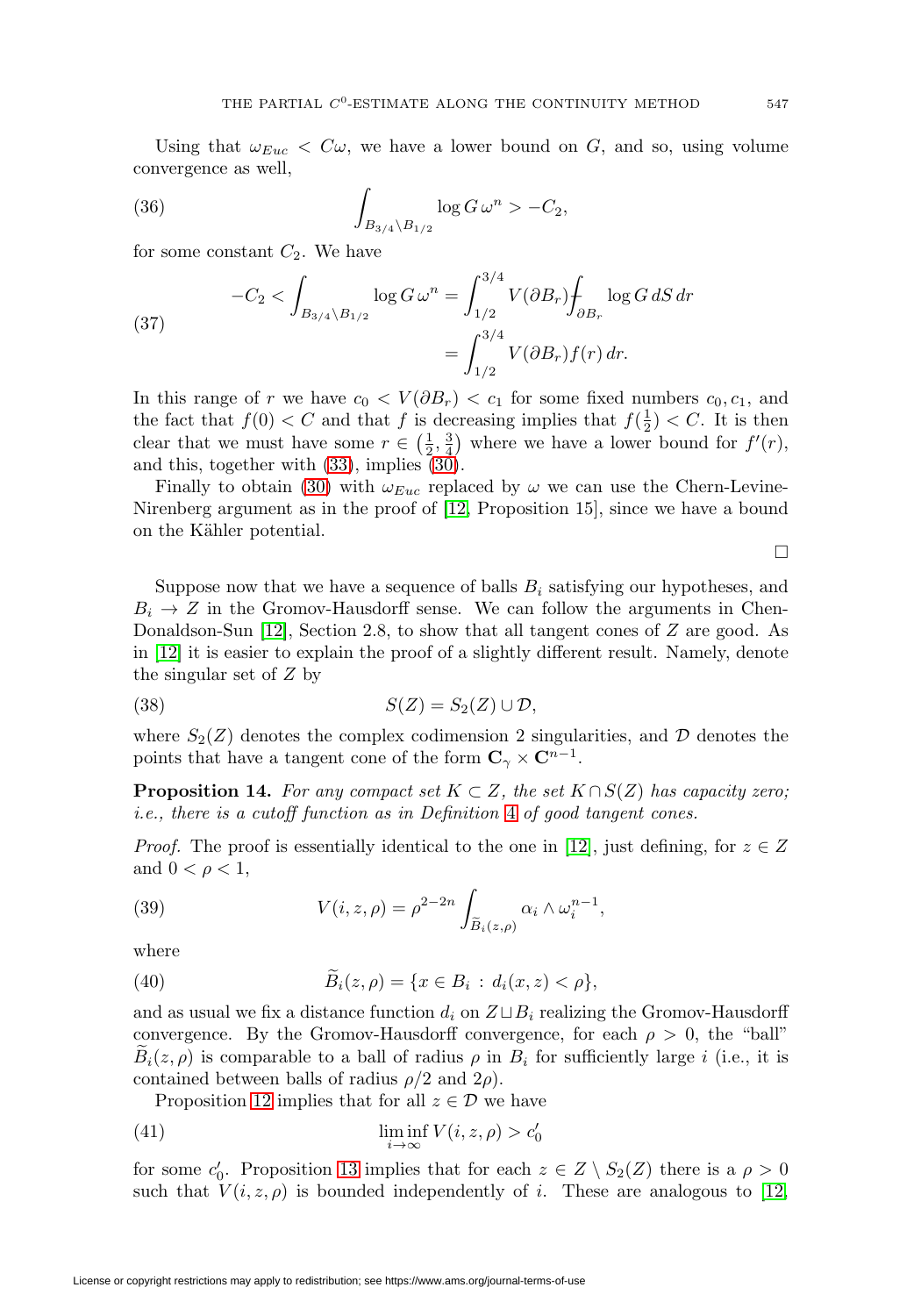Propositions 18 and 19], and the rest of the proof is identical to the proof of [\[12,](#page-21-1) Proposition 20.

<span id="page-11-0"></span>As explained in [\[12\]](#page-21-1) a very similar proof shows that all tangent cones in a limit space Z of a sequence of balls  $B_i(p_i, 1)$  are good, proving Theorem [6](#page-4-3) in the case  $T<1.$ 

# 4. THE CASE  $T = 1$

When  $T = 1$ , then we need to study non-collapsed balls  $B = B(p, 1)$  with metrics satisfying

<span id="page-11-2"></span>(42) 
$$
Ric(\omega) = \lambda \omega + (1 - t)\alpha,
$$

where  $t < 1$  and  $\lambda \in [0, 1]$ . These will be small balls in  $(M, \omega_t)$  along the continuity method, scaled up to unit size. We can still assume that  $\alpha$  satisfies the bounds [\(13\)](#page-5-1) in suitable holomorphic coordinates, on any ball of radius  $K^{-1}$  (measured using the metric  $\alpha$ ). The issue that arises when  $T = 1$  is that  $(1 - t)\alpha$  no longer satisfies such bounds as  $t \to 1$ .

We follow the arguments in Chen-Donaldson-Sun [\[13\]](#page-21-2), and we will point out the analogies with their results. One of the main difficulties when  $T = 1$  is that we cannot control the integral of  $\alpha$  on  $B(p, 1)$  even when  $B(p, 1)$  is Gromov-Hausdorff close to the Euclidean ball (note that  $B(p, 1)$  is a possibly very small ball in the original metric along the continuity method scaled to unit size). When  $T < 1$ , we could achieve this in Proposition [8](#page-6-0) using essentially that  $\alpha$  controlled the Ricci curvature from above and below in that case.

A crucial tool in [\[13\]](#page-21-2) is their Proposition 1, which does not make use of the conical singularity, and applies just as well in our situation. First we recall some definitions. For a subset A in a 2n-dimensional length space P, and for  $\eta < 1$ , let  $m(\eta, A)$  be the infimum of those M for which A can be covered by  $Mr^{2-2n}$  balls of radius r for all  $\eta \leqslant r < 1$ .

For  $x \in B$  and  $r, \delta > 0$  a holomorphic map  $\Gamma : B(x, r) \to \mathbb{C}^n$  is called an  $(r, \delta)$ -chart centered at x if

- $\Gamma(x) = 0$ ,
- $\bullet$   $\Gamma$  is a homeomorphism onto its image,
- For all  $x', x'' \in B(x,r)$  we have  $|d(x', x'') d(\Gamma(x'), \Gamma(x''))| \leq \delta$ ,
- For some fixed  $p > 2n$ , we have  $\|\Gamma_*(\omega) \omega_{Euc}\|_{L^p} \le \delta$ .

With these definitions, [\[13,](#page-21-2) Proposition 1] is the following.

<span id="page-11-1"></span>**Proposition 15.** Given M, c there are  $\rho(M)$ ,  $\eta(M, c)$ ,  $\delta(M, c) > 0$  with the following effect. Suppose that  $1 - I(B) < \delta$  and  $W \subset B$  is a subset with  $m(\eta, W) < M$ , such that for any  $x \in B \setminus W$  there is a  $(c\eta, \delta)$ -chart centered at x. Then (if the constant K in the properties of  $\alpha$  is large enough):

- (1) There is a holomorphic map  $F : B(p, \rho) \to \mathbb{C}^n$  which is a homeomorphism to its image,  $|\nabla F| < K$ , and its image lies between  $0.9 \rho B^{2n}$  and  $1.1 \rho B^{2n}$ .
- (2) There is a local Kähler potential  $\phi$  for  $\omega$  on  $B(p, \rho)$  with  $|\phi|\rho^{-2} < K$ .

The results which we have to modify in [\[13\]](#page-21-2) are their Corollary 2, and Propositions 5, 6. For any  $B(q, r) \subset B$ , let us define the "volume density"

(43) 
$$
V(q,r) = r^{2-2n} \int_{B(q,r)} \alpha \wedge \omega^{n-1}.
$$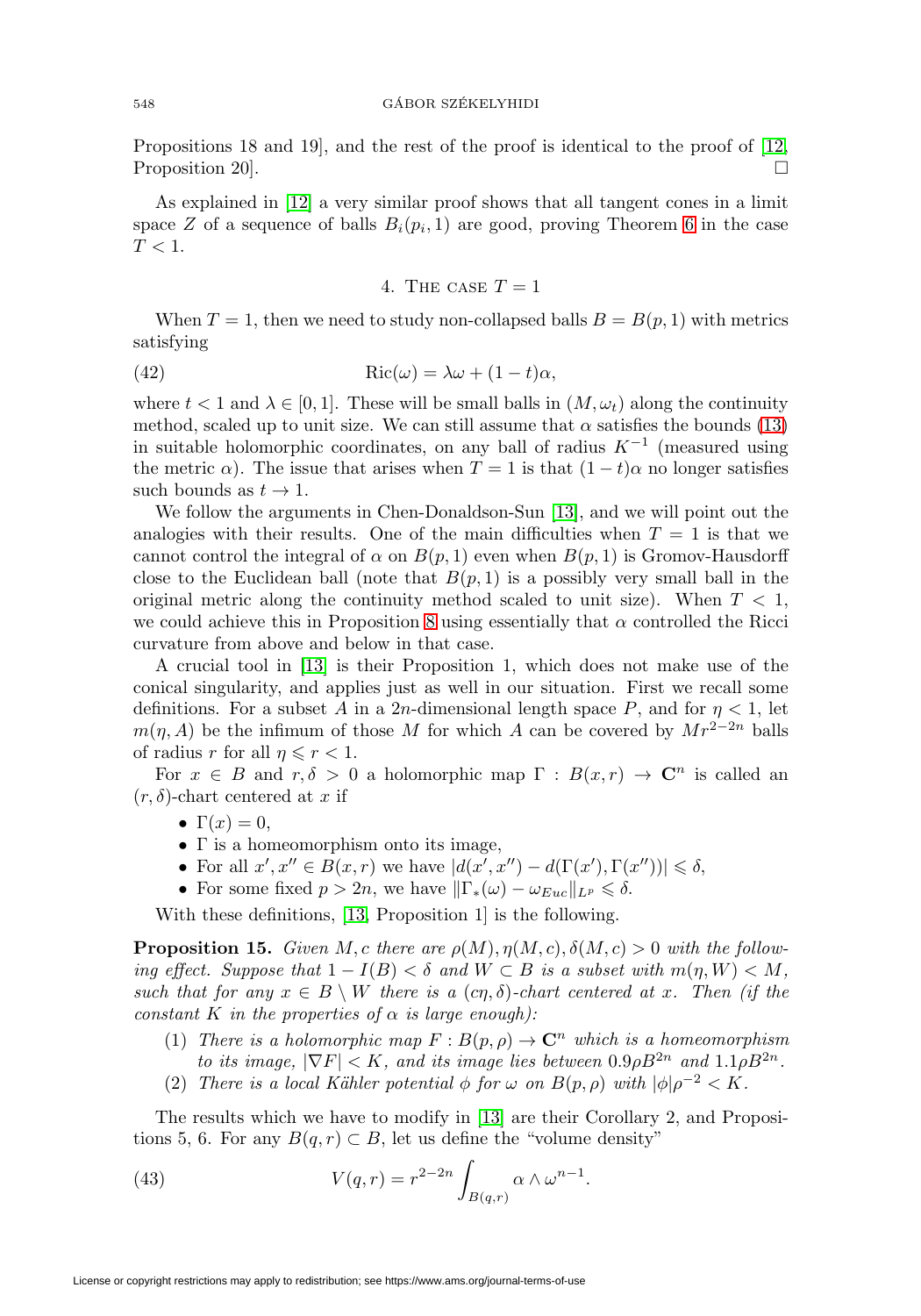The following is the analog of [\[13,](#page-21-2) Corollary 2].

<span id="page-12-3"></span>**Proposition 16.** Given M, suppose that the ball B satisfies the hypotheses of Proposition [15](#page-11-1) for some  $c > 0$ . There are  $A, \kappa > 0$ , depending on M, such that if

<span id="page-12-1"></span>(44) 
$$
\int_B \alpha \wedge \omega^{n-1} < \kappa,
$$

then  $\alpha < A \kappa \omega$  on  $\frac{1}{3} \rho B$ , where  $\rho = \rho(M)$  from Proposition [15](#page-11-1).

*Proof.* From Proposition [15](#page-11-1) we know that we can think of the metric  $\omega$  as a metric on the Euclidean ball  $0.9 \rho B^{2n}$ , where we have  $\omega_{Euc} < K \omega$ . We also think of  $\alpha$  as being defined on this ball, and then [\(44\)](#page-12-1) implies that

(45) 
$$
(0.9\rho)^{2-2n} \int_{0.9\rho B^{2n}} \alpha \wedge \omega_{Euc}^{n-1} < C_1 \kappa,
$$

for some  $C_1$  (which depends on  $\rho$ , and thus on M). Our bounds on  $\alpha$  imply that its curvature is bounded, so the  $\epsilon$ -regularity, Proposition [7,](#page-4-0) implies that once  $\kappa$  is sufficiently small, we have

(46) 
$$
\alpha < C_2 \kappa \,\omega_{Euc} < K C_2 \kappa \,\omega \text{ on } 0.45 \rho B^{2n},
$$

for some  $C_2$  (depending on  $\rho$ ).

Our next goal is to obtain a weak form of monotonicity of the volume density (note that  $V(q, r)$  is monotone in r if  $\omega$  is the Euclidean metric), which is analogous to [\[13,](#page-21-2) Proposition 5]. For this we first need the following variant of the  $\epsilon$ -regularity result, Proposition [7,](#page-4-0) which does not use monotonicity.

<span id="page-12-0"></span>**Proposition 17.** There are  $\delta, \epsilon > 0$  with the following properties. Suppose that  $1 - I(B) \leq \delta$ , and

<span id="page-12-2"></span>(47) 
$$
\sup_{B(q,r)\subset B} V(q,r) < \epsilon.
$$

Then  $\alpha \leqslant 4\omega$  on  $\frac{1}{2}B$ .

Proof. The proof is similar to the proof of Proposition [8.](#page-6-0) Suppose that

(48) 
$$
\sup_{B} d_x^2 |\alpha|(x) = M,
$$

where  $d_x$  is the distance to the boundary of B, and suppose that the supremum is achieved at  $q \in B$ . If  $M > 1$ , let B with metric  $\tilde{\omega}$  be the ball  $B(q, 0.5d_qM^{-1/2})$ scaled to unit size. On B we have  $\alpha \leq \tilde{\omega}$ , and at the same time, at the origin we have

(49) 
$$
\alpha \wedge \tilde{\omega}^{n-1}(0) \geq \frac{1}{4n} \tilde{\omega}^{n}(0).
$$

In particular, on  $\widetilde{B}$  we have a two-sided Ricci bound, so Anderson's result gives good holomorphic coordinates on  $\theta \tilde{B}$  once  $\delta$  is chosen small enough. By the same argument as in the proof of Proposition [8](#page-6-0) we find a ball  $\rho\widetilde{B}$  of a definite size, on which

(50) 
$$
\alpha \wedge \tilde{\omega}^{n-1} \geq \frac{1}{10n} \tilde{\omega}^n,
$$

and so

(51) 
$$
\rho^{2-2n} \int_{\rho \widetilde{B}} \alpha \wedge \widetilde{\omega}^{n-1} \geq c_1,
$$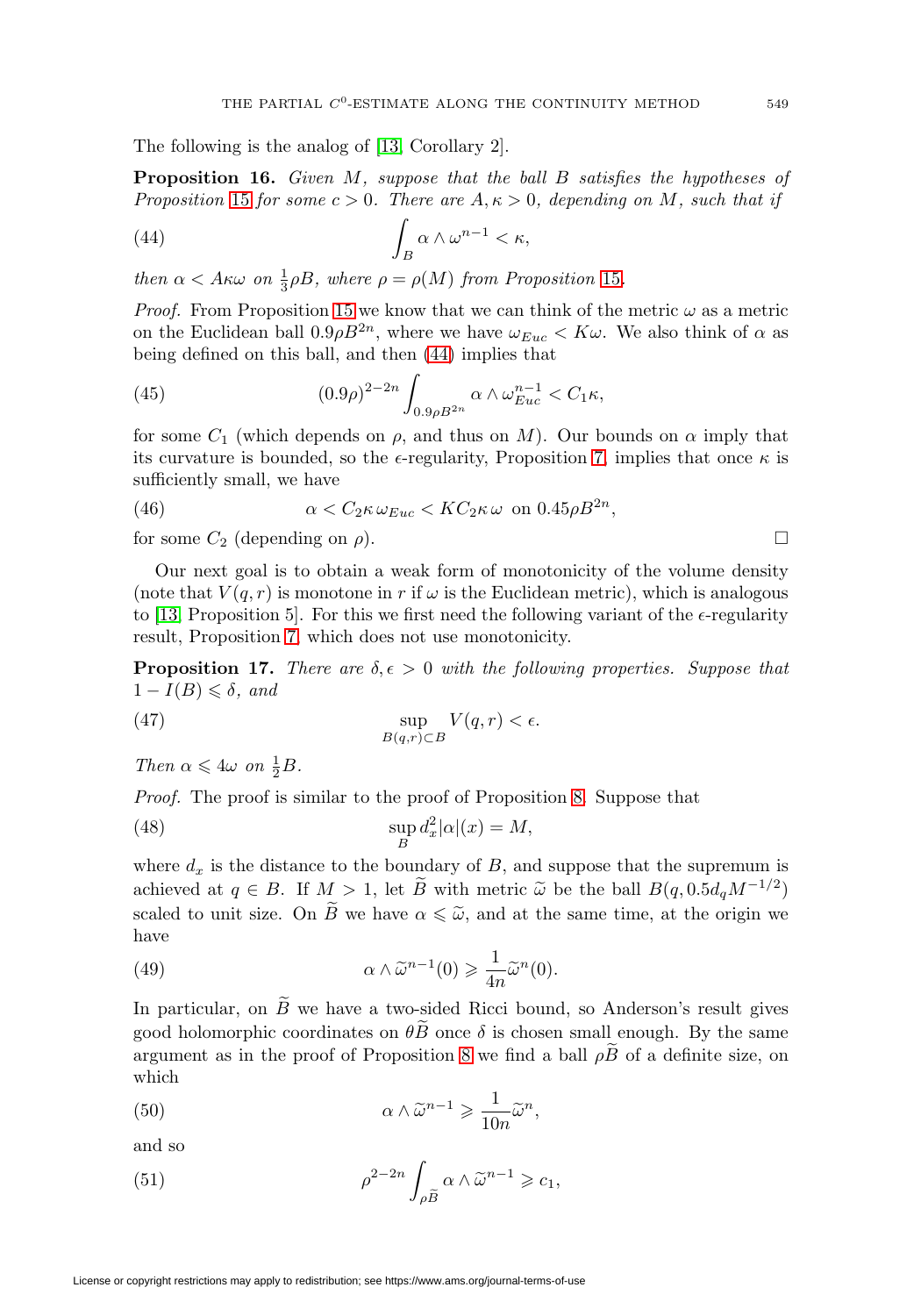where we also used the non-collapsing assumption (and  $c_1$  depends on  $\rho$ , but  $\rho$  is a fixed number). If  $\epsilon$  is chosen sufficiently small, then this contradicts our assumption [\(47\)](#page-12-2). We then must have  $M \leq 1$ , and so  $\alpha \leq 4\omega$  on  $\frac{1}{2}$  $\frac{1}{2}B$ .

<span id="page-13-2"></span>**Proposition 18.** Given the  $\epsilon > 0$  from Proposition [17](#page-12-0), we have  $\delta, \kappa > 0$  with the following properties. Suppose that  $1 - I(B) \leq \delta$ . If  $B(q, r) \subset B(p, 1/2)$  and  $V(q,r) \geq \epsilon$ , then  $V(q,R) \geq \kappa$  whenever  $R>r$  and  $B(q,R) \subset B(p,1/2)$ .

*Proof.* Note first that  $V(q, r) \rightarrow 0$  as  $r \rightarrow 0$  for all  $q \in B$ . This means that if  $V(q,r) > \epsilon$  and  $q \in B(p,1/2)$ , then r is bounded away from zero. Let us also fix  $\rho \in (0, 1)$  which we will choose later, and we will initially restrict attention to pairs r, R with  $r < \frac{\rho}{6}R$ . We can find a point  $q_0$  and  $r_0 \leq \frac{\rho}{6}R_0$  with  $B(q_0, R_0) \subset \overline{B}(p, 1/2)$ such that

$$
(52) \t\t V(q_0, r_0) = \epsilon,
$$

and  $V(q_0, R_0)$  is minimal in the sense that  $V(q, R) \geq V(q_0, R_0)$  for all q, R for which

- $B(q, R) \subset B(p, 1/2),$
- and  $V(q,r) = \epsilon$  for some  $r < \frac{\rho}{6}R$ .

Let B denote the ball  $B(q_0, R_0)$  scaled to unit size, with metric  $\tilde{\omega}$ , and denote

$$
(53) \t\t \t\t \kappa = V(q_0, R_0),
$$

<span id="page-13-1"></span>so

so  
(54) 
$$
\int_{\widetilde{B}} \alpha \wedge \widetilde{\omega}^{n-1} = \kappa,
$$

and we are trying to prove a lower bound for  $\kappa$ . We have

<span id="page-13-0"></span>(55) 
$$
V(q,r) < \epsilon
$$
 for all  $r < \frac{\rho}{6}R$ , if  $V(q,R) < \kappa$  and  $B(q,R) \subset B(p,1/2)$ .

For any  $0 < \eta < 1/2$ , let

For any 
$$
0 < \eta < 1/2
$$
, let  
\n
$$
(56) \qquad Z_{\eta} = \{x \in \widetilde{B} : r^{2-2n} \int_{\widetilde{B}(x,r)} \alpha \wedge \widetilde{\omega}^{n-1} \geq 2^{2-2n} \kappa, \text{for all } r \in (\eta, 1/2) \}.
$$

This set has two properties:

• Suppose that  $q \in \overline{B} \setminus Z_\eta$  and  $x \in B(q, \eta/2)$ . There is a  $\tau \in (\eta, 1/2)$  such that

Suppose that 
$$
q \in D \setminus \mathbb{Z}_\eta
$$
 and  $x \in D(q, \eta/2)$ . The  
\nthat

\n
$$
\tau^{2-2n} \int_{\widetilde{B}(q,\tau)} \alpha \wedge \widetilde{\omega}^{n-1} < 2^{2-2n} \kappa,
$$

and so using  $\widetilde{B}(x, \tau/2) \subset \widetilde{B}(q, \tau)$  we get

and so using 
$$
\widetilde{B}(x, \tau/2) \subset \widetilde{B}(q, \tau)
$$
 we get  
\n
$$
\left(\frac{\tau}{2}\right)^{2-2n} \int_{\widetilde{B}(x, \tau/2)} \alpha \wedge \widetilde{\omega}^{n-1} < \kappa.
$$

Using [\(55\)](#page-13-0) we then have

Using (55) we then have  
(59) 
$$
r^{2-2n}\int_{\widetilde{B}(x,r)}\alpha\wedge\widetilde{\omega}^{n-1}<\epsilon,
$$

for all  $r < \frac{\rho\eta}{12}$ . In particular, we can apply Proposition [17](#page-12-0) to the ball  $B(q, \rho\eta/12)$ . It follows that we have  $\alpha \leq 4 \cdot (\rho\eta/12)^{-2} \tilde{\omega}$  on  $B(q, \rho\eta/24)$ . Using Anderson's result we get a  $(\theta \rho \eta, \delta')$ -chart centered at q, for some  $\theta$ ,  $\delta' > 0$ , where we can make  $\delta'$  arbitrarily small by choosing  $\delta$  small enough.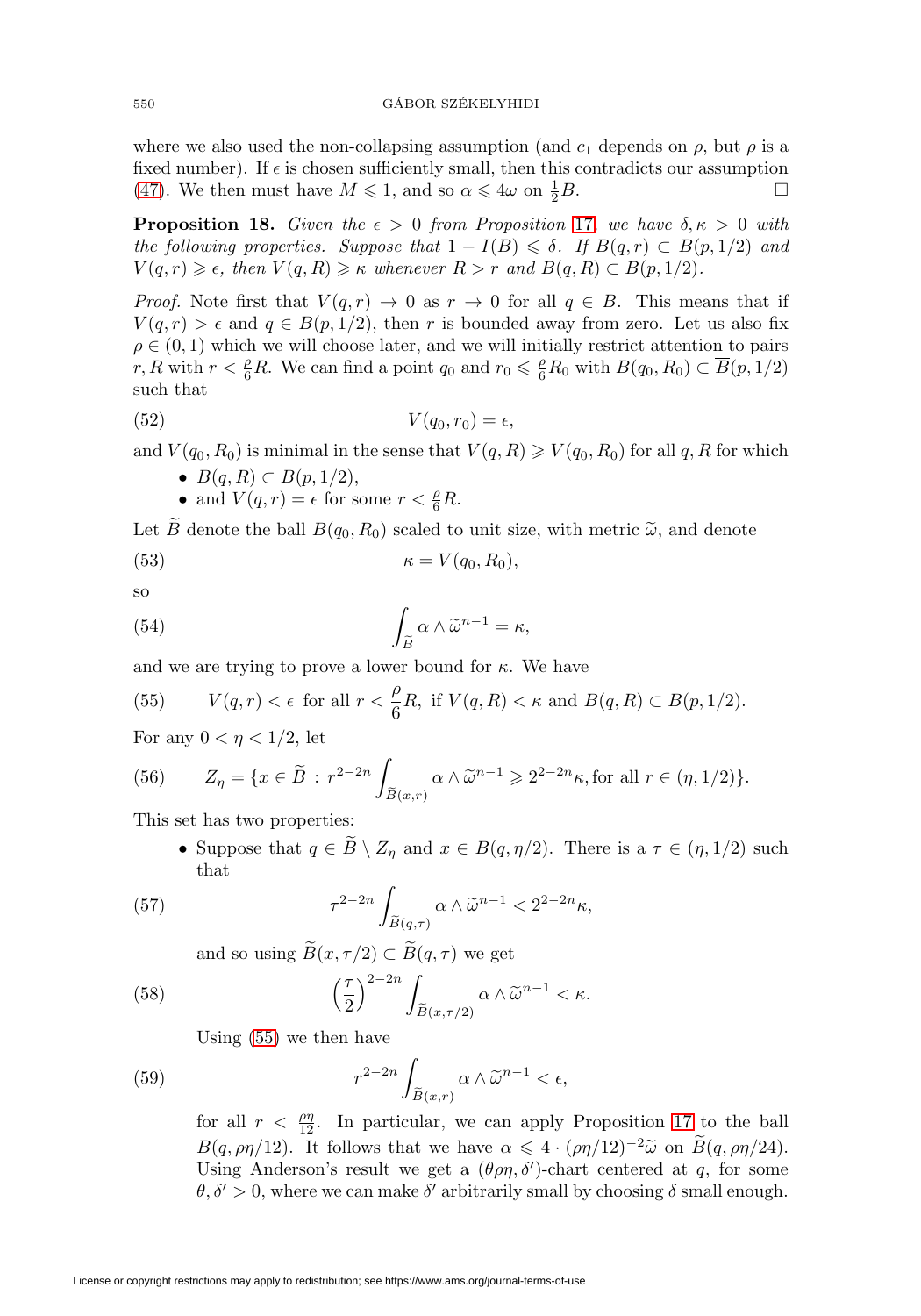• Using [\(54\)](#page-13-1) we get that for any  $r \in [\eta, 1)$ , the set  $Z_{\eta}$  can be covered by  $Mr^{2-2n}$  balls of radius r for a universal constant M.

Using the number M in Proposition [15](#page-11-1) we obtain a  $\rho(M)$ , which we fix as our choice of  $\rho$ . Feeding back M and  $c = \theta \rho$  into Proposition [15](#page-11-1) we get numbers  $\eta(M, c), \delta(M, c)$ . We can choose our  $\delta$  so that it and  $\delta'$  are less than  $\delta(M, c)$ . The second point above implies that we can use the set  $W = Z_{\eta(M,c)}$  in Proposition [15,](#page-11-1) and so Proposition [16](#page-12-3) applies to  $\ddot{B}$ . In particular, if  $\kappa$  is sufficiently small, then  $\alpha < A\kappa \tilde{\omega}$  on  $\frac{1}{3}\rho \tilde{B}$ , and so we have

$$
\alpha < A\kappa \tilde{\omega}
$$
 on  $\frac{1}{3}\rho \tilde{B}$ , and so we have  
(60) 
$$
r^{2-2n} \int_{\tilde{B}(q_0,r)} \alpha \wedge \tilde{\omega}^{n-1} < c_n A \kappa r^2
$$

for a dimensional constant  $c_n$  and all  $r < \rho/3$ . Translating back to the unscaled ball this means that

(61) 
$$
V(q_0, r) < c_n A \kappa \frac{R_0^2 r^2}{4},
$$

for all  $r < (R_0 \rho)/6$ . If  $\kappa$  is too small, then this contradicts  $V(q_0, r_0) = \epsilon$ .

We have shown that we have a (universal)  $\rho$  with the following property. If  $B(q,r) \subset B(p,1/2)$  and  $V(q,r) \geq \epsilon$ , then  $V(q,R) \geq \kappa$  whenever  $\frac{\ell}{6}R > r$  and  $B(q, R) \subset B(p, 1/2)$ . Assume now that  $V(q, R) < \kappa$ , and  $r < R$ . If  $r < \frac{\rho}{6}R$ , then we know that  $V(q,r) < \epsilon$ ; while if  $r > \frac{\rho}{6}R$ , then we have

(62) 
$$
V(q,r) < \left(\frac{R}{r}\right)^{2n-2} V(q,R) < \left(\frac{6}{\rho}\right)^{2n-2} \kappa.
$$

Choosing  $\kappa$  sufficiently small we can therefore get  $V(q,r) < \epsilon$  for all  $r < R$ .

The following is analogous to [\[13,](#page-21-2) Proposition 6].

<span id="page-14-1"></span>**Proposition 19.** Let K be the number from Proposition [15](#page-11-1). Given  $A, \theta > 0$  there are  $\sigma(K)$ ,  $\gamma(A, \theta)$ ,  $\delta_*(\theta) > 0$  with the following effect. Suppose that  $\int_B \alpha \wedge \omega^{n-1} < A$ and that  $1 - I(B) < \delta_*(\theta)$ . Suppose that there is a holomorphic  $\check{F} : B \to \mathbb{C}^n$  with  $F(p)=0$ , which is a homeomorphism onto a domain between  $B^{2n}$  and  $1.1B^{2n}$ . In addition, assume  $|\nabla F| < K$  and that  $\omega$  has a Kähler potential with  $|\phi| < K$ . If  $t > 1 - \gamma$ , then there is a  $(\sigma, \theta)$ -chart centered at p.

*Proof.* Using the  $\epsilon$ -regularity result Proposition [7,](#page-4-0) the proof is essentially the same as that in [\[13\]](#page-21-2). First, if A is sufficiently small, then the  $\epsilon$ -regularity, as in the proof of Proposition [16,](#page-12-3) implies that  $\alpha$  is actually bounded. We are in the situation of bounded Ricci curvature, so Anderson's result applies.

For large A we argue by contradiction, so we have a sequence of balls  $(B_i, \omega_i)$ with additional Kähler forms  $\alpha_i$ , satisfying [\(42\)](#page-11-2), with  $t_i \rightarrow 1$ . By assumption we can think of the  $\omega_i$  and  $\alpha_i$  as metrics on  $B^{2n}$ , with  $\omega_i$  having bounded Kähler potential, and  $\omega_{Euc} < K\omega_i$ . We have

<span id="page-14-0"></span>(63) 
$$
\int_{B^{2n}} \alpha_i \wedge \omega_{Euc}^{n-1} < K^{n-1} \int_{B^{2n}} \alpha_i \wedge \omega^{n-1} < CA.
$$

It follows that up to choosing a subsequence, the forms  $\alpha_i$  converge weakly to a limiting current  $\alpha_{\infty}$ . By Siu's theorem [\[33\]](#page-22-21), the set  $V \subset B^{2n}$  where the Lelong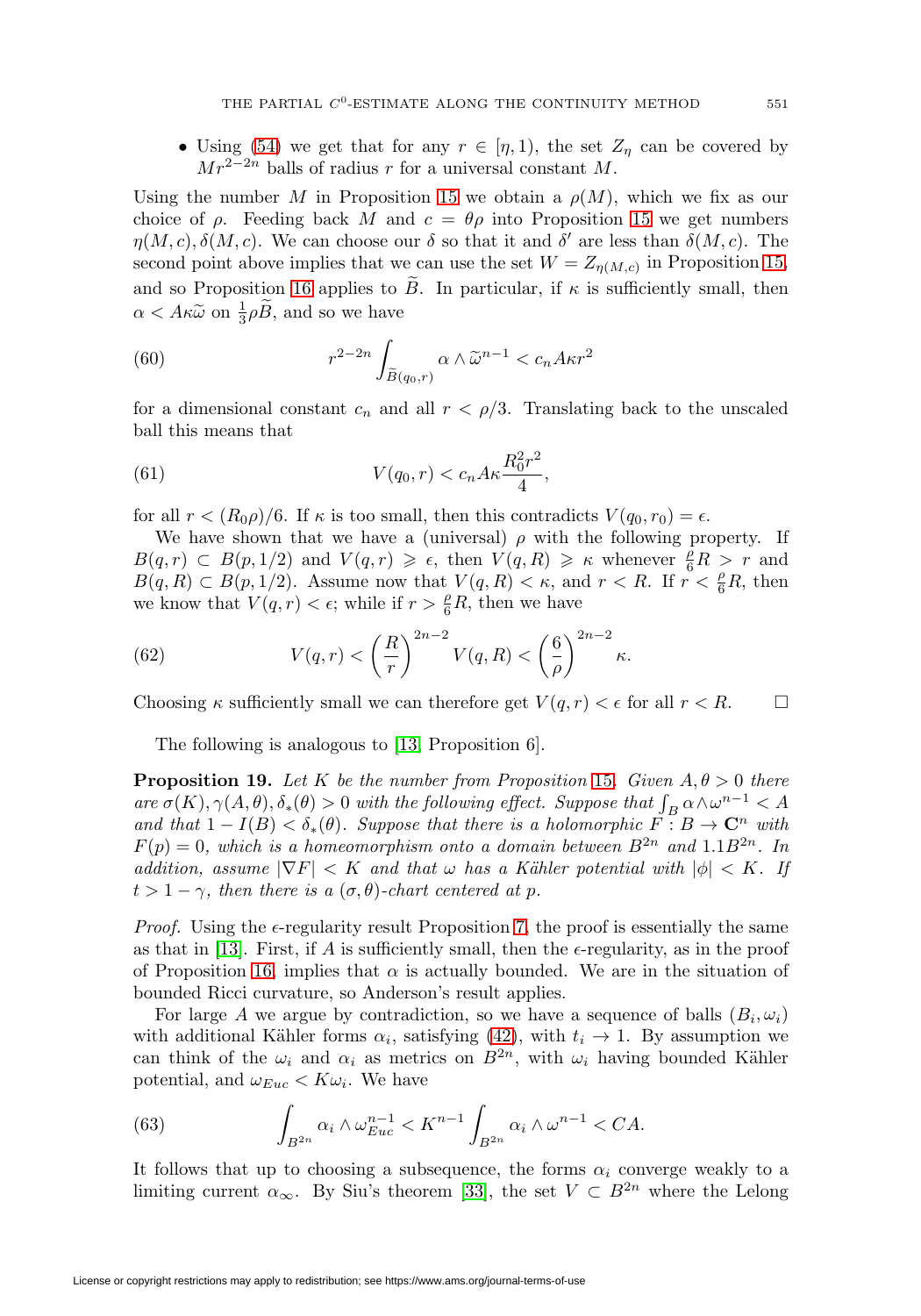numbers of  $\alpha_{\infty}$  are at least  $\epsilon_0/2$  (with  $\epsilon_0$  from Proposition [7\)](#page-4-0) is an analytic subset. For any  $p \in B^{2n} \setminus V$ , there is a radius  $r_p$ , such that

(64) 
$$
r_p^{2-2n} \int_{B^{Euc}(p,r_p)} \alpha \wedge \omega_{Euc}^{n-1} \leqslant \epsilon_0/2,
$$

and so for sufficiently large *i*, the same inequality holds for  $\alpha_i$  with  $\epsilon_0/2$  replaced by  $\epsilon_0$ . Proposition [7](#page-4-0) then implies that for  $i>N_p$  we have

<span id="page-15-0"></span>(65) 
$$
\sup_{B_{r_p/2}^{E_{uc}}} tr_{\omega_{Euc}} \alpha_i < Cr_p^{-2},
$$

so for any compact subset of  $B^{2n} \setminus V$  we can find a uniform bound on the Ricci curvature of the  $\omega_i$ , and so by Anderson's result [\[1\]](#page-21-4) (and using that the Euclidean r-ball contains the ball of radius  $rK^{-1/2}$  in the metric  $\omega_i$ ) the metrics  $\omega_i$  converge on  $B^{2n} \setminus V$  locally in  $C^{1,\alpha}$  to a limit  $\omega_{\infty}$ .

We now want to write  $\alpha_i = \sqrt{-1}\partial \overline{\partial} f_i$  for all i, including  $i = \infty$ , so that  $f_i \to f_\infty$ locally in  $L^1$ . We can do this by obtaining  $f_i$  for finite i, through the usual proof of the local  $\partial \overline{\partial}$ -lemma as in Griffiths-Harris [\[19\]](#page-22-22) for instance. First we find 1-forms  $\beta_i$ such that  $\alpha_i = d\beta_i$  using the proof of the usual Poincaré lemma, using a base point  $p \in B^{2n} \setminus V$  in the argument. Since we control the  $\alpha_i$  uniformly in a neighborhood of p, the  $\beta_i$  will also be controlled there. At the same time the integral bound [\(63\)](#page-14-0) implies uniform  $L^1$ -bounds for the coefficients of  $\beta_i$  on  $B^{2n}$ . Now we use the proof of the  $\overline{\partial}$ -Poincaré lemma [\[19,](#page-22-22) p. 25] to obtain  $h_i$  with  $\overline{\partial} h_i = \beta_i^{0,1}$ . From the uniform control of  $\beta_i$  near p and the integral bound on  $B^{2n}$  it follows that we have uniform bounds on the  $h_i$  in a neighborhood of p. We can then take  $f_i = 2\text{Im}(h_i)$ . The  $f_i$ are plurisubharmonic functions on  $B^{2n}$ , with uniform bounds on a neighborhood of p, so after taking a subsequence we can assume that  $f_i \to f_\infty$  in  $L^1_{loc}$ , and consequently we have  $\alpha_{\infty} = \sqrt{-1} \partial \overline{\partial} f_{\infty}$ .

On any compact set in  $B^{2n} \setminus V$  we have uniform bounds on  $\Delta f_i$  from [\(65\)](#page-15-0) so on such compact sets we obtain  $C^{1,\alpha}$  bounds on the  $f_i$  (independent of i). Using this, the rest of the proof in [\[13\]](#page-21-2) can be followed closely.

Let us write  $\omega_i = \sqrt{-1} \partial \overline{\partial} \phi_i$ . Equation [\(42\)](#page-11-2) can be written as

<span id="page-15-2"></span>(66) 
$$
\det(\partial_j \overline{\partial}_k \phi_i) = e^{-\lambda_i \phi_i - (1 - t_i) f_i} |U_i|^2,
$$

where  $\lambda_i \leq 1$  and  $U_i$  is a nowhere vanishing holomorphic function on  $0.9B^{2n}$ . As in [\[13\]](#page-21-2) we can bound  $|U_i|$  from above and below uniformly on a smaller ball  $0.8B^{2n}$ , and so on this ball we get

<span id="page-15-1"></span>(67) 
$$
K^{-1}\omega_{Euc} \leqslant \omega_i \leqslant C'e^{-(1-t_i)f_i}\omega_{Euc},
$$

for some constant  $C'$ . Note that by Demailly-Kollár [\[15,](#page-21-11) Theorem 0.2], we have a constant  $\kappa > 0$ , such that  $e^{-\kappa f_i} \to e^{-\kappa f_\infty}$  in  $L^1$ , over  $0.8B^{2n}$ . In particular, for any  $q > 0$ , once i is sufficiently large, we have  $(1 - t_i)q < \kappa$ , and so from [\(67\)](#page-15-1) we have a uniform bound on the L<sup>q</sup>-norm of  $\omega_i$ . The C<sup>1, $\alpha$ </sup> convergence of  $\omega_i$  to  $\omega_{\infty}$  away from V then implies that the  $\omega_i$  converge to  $\omega_{\infty}$  in  $L^p$  for any p. It follows that up to choosing a subsequence, the potentials  $\phi_i$  for  $\omega_i$  converge in  $L^{2,p}$  to a potential  $\phi_{\infty}$  for  $\omega_{\infty}$ . Up to choosing a further subsequence we can take the limit in [\(66\)](#page-15-2) to see that  $\phi_{\infty}$  is an  $L^{2,p}$  solution of

(68) 
$$
\det(\partial_j \overline{\partial}_k \phi_\infty) = e^{-\lambda \phi_\infty} |U_\infty|^2
$$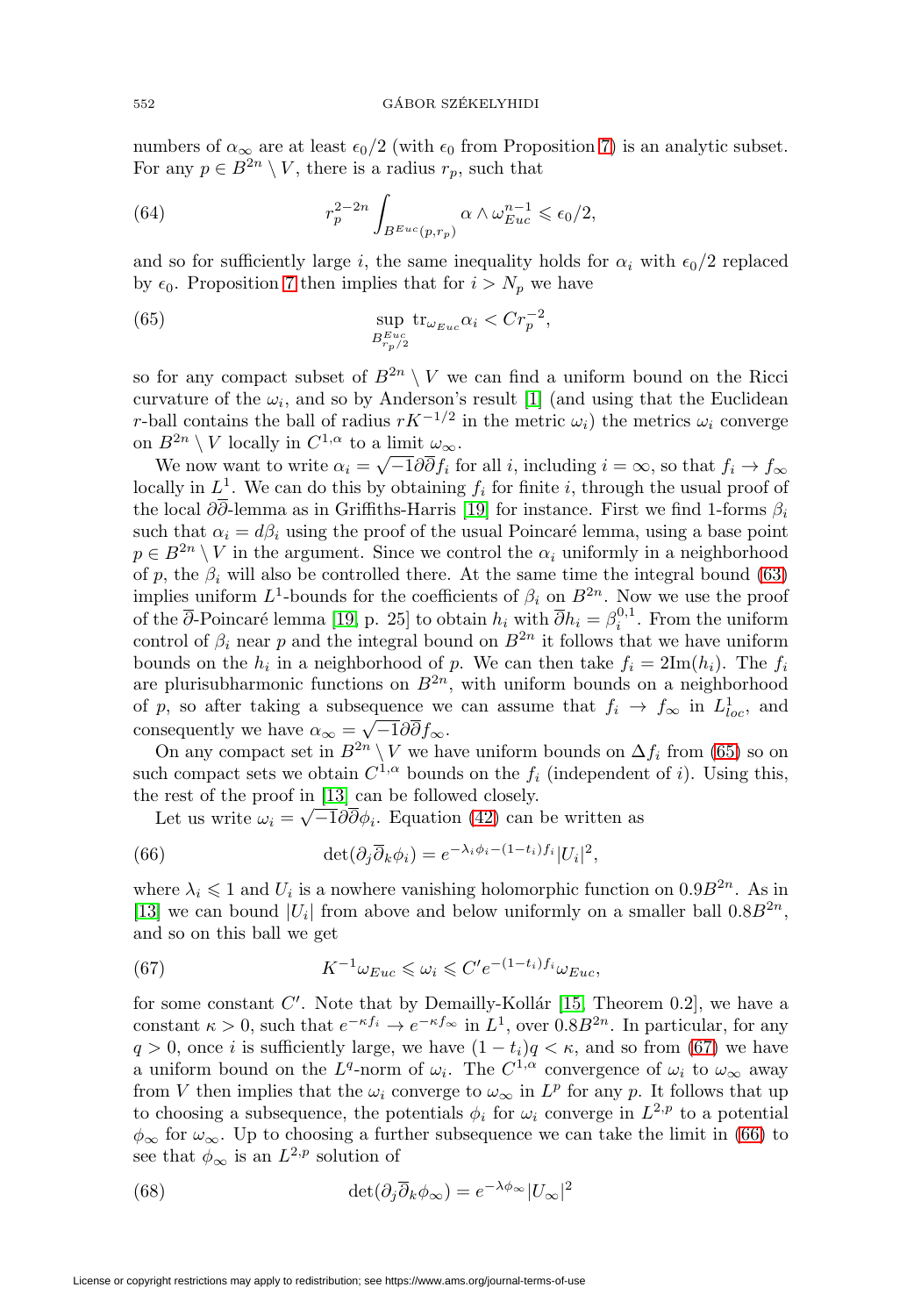on  $0.7B^{2n}$  for some  $\lambda \leq 1$  and nowhere-vanishing holomorphic function  $U_{\infty}$ . Using Blocki [\[4,](#page-21-12) Theorem 2.5] this implies that  $\phi_{\infty}$  is  $C^{2,\alpha}$ , and it follows that  $\omega_{\infty}$  is a smooth Kähler-Einstein metric. In addition, passing to the limit in [\(67\)](#page-15-1) and using that  $t_i \rightarrow 1$ , we get that the metric  $\omega_{\infty}$  satisfies

<span id="page-16-0"></span>(69) 
$$
K^{-1}\omega_{Euc} \leq \omega_{\infty} \leq C'\omega_{Euc}.
$$

It remains to show that the  $\omega_i$  converge to  $\omega_{\infty}$  in the Gromov-Hausdorff sense on a smaller ball, since using Anderson's result, we will then obtain a  $(\sigma, \theta)$ -chart centered at p for sufficiently large i, contradicting our assumption that no such chart exists.

For the Gromov-Hausdorff convergence, let us denote by  $d_i, d_\infty$  the distance functions induced by  $\omega_i, \omega_\infty$ . Given  $\epsilon > 0$  we will show that

<span id="page-16-1"></span>(70) 
$$
d_i(q_1, q_2) \leq d_\infty(q_1, q_2) + \epsilon
$$

for any  $q_1, q_2 \in \frac{1}{4}B^{2n}$  and sufficiently large *i*. The converse inequality will be analogous.

For  $\delta > 0$ , let us denote by  $V_{\delta}$  the Euclidean  $\delta$ -neighborhood of V. Note that by [\(67\)](#page-15-1) we have

(71) 
$$
\text{Vol}(V_{\delta}, \omega_i) = \int_{V_{\delta}} \omega_i^n \leq (C')^n \int_{V_{\delta}} e^{-(1-t_i)n f_i} \omega_{Euc}^n,
$$

and so for large enough  $i$ , by Hölder's inequality we obtain

(72) 
$$
\text{Vol}(V_{\delta}, \omega_i) \leqslant \Psi(\delta),
$$

where  $\Psi(\delta)$  denotes a function which converges to zero with  $\delta$ , and which we might change below. By non-collapsing,  $Vol(B_r(q_i, \omega_i)) > cr^{2n}$  for  $j = 1, 2$ , and so there is a function  $\Psi(\delta)$ , converging to zero with  $\delta$ , such that if  $q_j \in V_\delta$ , then the ball  $B_{\Psi(\delta)}(q_j,\omega_i)$  intersects the boundary of  $V_{\delta}$ . In other words, there are points  $q'_j \notin V_{\delta}$ such that  $d_i(q_j, q'_j) < \Psi(\delta)$  for  $j = 1, 2$  and sufficiently large i. This means that we can replace  $q_j$  by  $q'_j \in B \setminus V_\delta$  changing the distance  $d_i(q_1, q_2)$  by only  $\Psi(\delta)$ . That  $d_{\infty}(q_1, q_2)$  also only changes by  $\Psi(\delta)$  follows from [\(67\)](#page-15-1) and [\(69\)](#page-16-0).

This means that we can assume that  $q_1, q_2 \notin V_\delta$ . We will use Cheeger-Colding's segment inequality,  $[6,$  Theorem 2.15], to show that for sufficiently large i we can find  $q'_{j}$  for  $j = 1, 2$  such that  $d_{Euc}(q_j, q'_{j}) < \delta/2$ , satisfying

(73) 
$$
d_i(q'_1, q'_2) \leq d_{\infty}(q'_1, q'_2) + \frac{\epsilon}{2}.
$$

Note that the convergence of  $\omega_i$  to  $\omega_\infty$  is  $C^{1,\alpha}$  outside  $V_{\delta/2}$  and  $\omega_\infty$  is uniformly equivalent to the Euclidean metric, so

(74) 
$$
d_i(q_j, q'_j), \ d_\infty(q_j, q'_j) \leqslant \Psi(\delta).
$$

It then follows from this that

(75) 
$$
d_i(q_1, q_2) \leq d_\infty(q_1, q_2) + \frac{\epsilon}{2} + \Psi(\delta),
$$

which implies the result we want once  $\delta$  is sufficiently small.

Let  $q: 0.7B^{2n} \to \mathbf{R}$  be the function

(76) 
$$
g(x) = \sup_{\substack{v \in T_x B \\ |v|_{\omega_{\infty}} = 1}} |v|_{\omega_i} - |v|_{\omega_{\infty}}|.
$$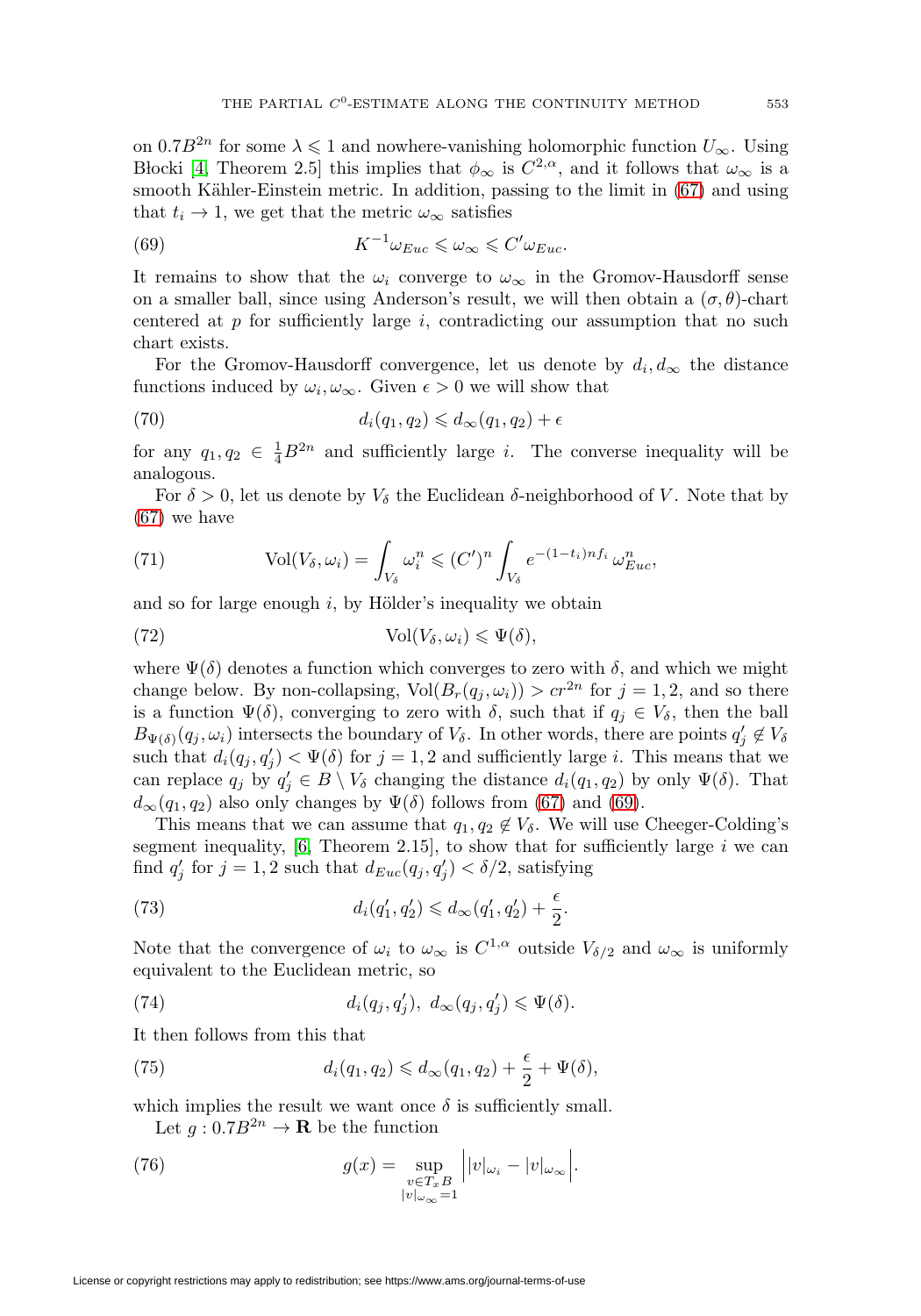The  $L^p$ -convergence implies that by choosing i sufficiently large, we can make  $\int_B g \omega_{\infty}^n$  arbitrarily small. Let  $\gamma : [0, l] \to B^{2n}$  be a unit speed minimizing geodesic from  $q_1$  to  $q_2$  with respect to  $\omega_{\infty}$ . We then have

(77) 
$$
d_i(q_1,q_2) \leq d_\infty(q_1,q_2) + \int_0^l g(\gamma(\tau)) d\tau.
$$

The segment inequality allows us to perturb  $q_1, q_2$  slightly such that the corresponding integral above is very small. Indeed, in the notation of [\[6,](#page-21-9) Theorem 2.1] we let  $A_i = B_{\delta/2}(q_i)$  for  $i = 1, 2$  be Euclidean balls of radius  $\delta/2$ . Then

(78) 
$$
\int_{A_1 \times A_2} \mathcal{F}_g(x_1, x_2) \leq C \Big( \text{Vol}(A_1) + \text{Vol}(A_2) \Big) \int_{0.7B} g,
$$

where the integrals and volumes are with respect to  $\omega_{\infty}$  (which is uniformly equivalent to the Euclidean metric) and

(79) 
$$
\mathcal{F}_g(x_1, x_2) = \inf_{\gamma} \int_0^l g(\gamma(s)) ds
$$

is an infimum over all minimizing geodesics  $\gamma$  from  $x_1$  to  $x_2$  and l is the length of  $\gamma$ .

Given  $\delta$ , we control the volumes of  $A_1$  and  $A_2$  (here these volumes only depend on  $\delta$  since we are using  $\omega_{\infty}$ , but for the converse of [\(70\)](#page-16-1) we need the volumes using the metric  $\omega_i$ , which are nevertheless controlled by the L<sup>p</sup>-convergence of  $\omega_i$  to  $\omega_{\infty}$ ). We can then choose *i* sufficiently large, so that the average of  $\mathcal{F}_g$  satisfies

(80) 
$$
\frac{1}{\text{Vol}(A_1 \times A_2)} \int_{A_1 \times A_2} \mathcal{F}_g(x_1, x_2) \leq \frac{\epsilon}{2},
$$

which in turn means that we can find  $q'_i \in B_{\delta/2}(q_i)$  such that  $\mathcal{F}_g(q'_1, q'_2) \leq \epsilon/2$ . In particular,

(81) 
$$
d_i(q'_1, q'_2) \leq d_{\infty}(q'_1, q'_2) + \frac{\epsilon}{2},
$$

which is what we wanted to show.  $\Box$ 

Finally we need the analog of [\[13,](#page-21-2) Proposition 8].

<span id="page-17-0"></span>**Proposition 20.** There is a  $c > 0$  such that for any  $\theta, A > 0$  we can find  $\delta(\theta), \gamma(A, \theta)$  with the following property. If

\n- \n
$$
1 - I(B) \leq \delta,
$$
\n
\n- \n
$$
\int_B \alpha \wedge \omega^{n-1} \leq A,
$$
\n
\n- \n
$$
t > 1 - \gamma,
$$
\n
\n

then there is a  $(c, \theta)$ -chart centered at p.

*Proof.* The proof from [\[13\]](#page-21-2) can be used almost verbatim. If for some  $A > 0$  we have  $V(p, 1) \leqslant 2A$ , then denote

<span id="page-17-1"></span>(82) 
$$
Z_r = \{q \in B : V(q,r) \geq A\}.
$$

If  $\{rB_1,\ldots,rB_k\}$  is a maximal collection of disjoint r-balls with centers in  $Z_r$ , then  $k \leq 2r^{2n-2}$ . The balls  $2rB_i$  cover  $Z_r$ , while we can cover each  $2rB_i$  with a fixed number of r-balls. It follows that  $Z_r$  is covered by at most  $Mr^{2n-2}$  balls of radius r, where M is independent of r, A. Use this M in Proposition [15](#page-11-1) to obtain  $\rho = \rho(M)$ .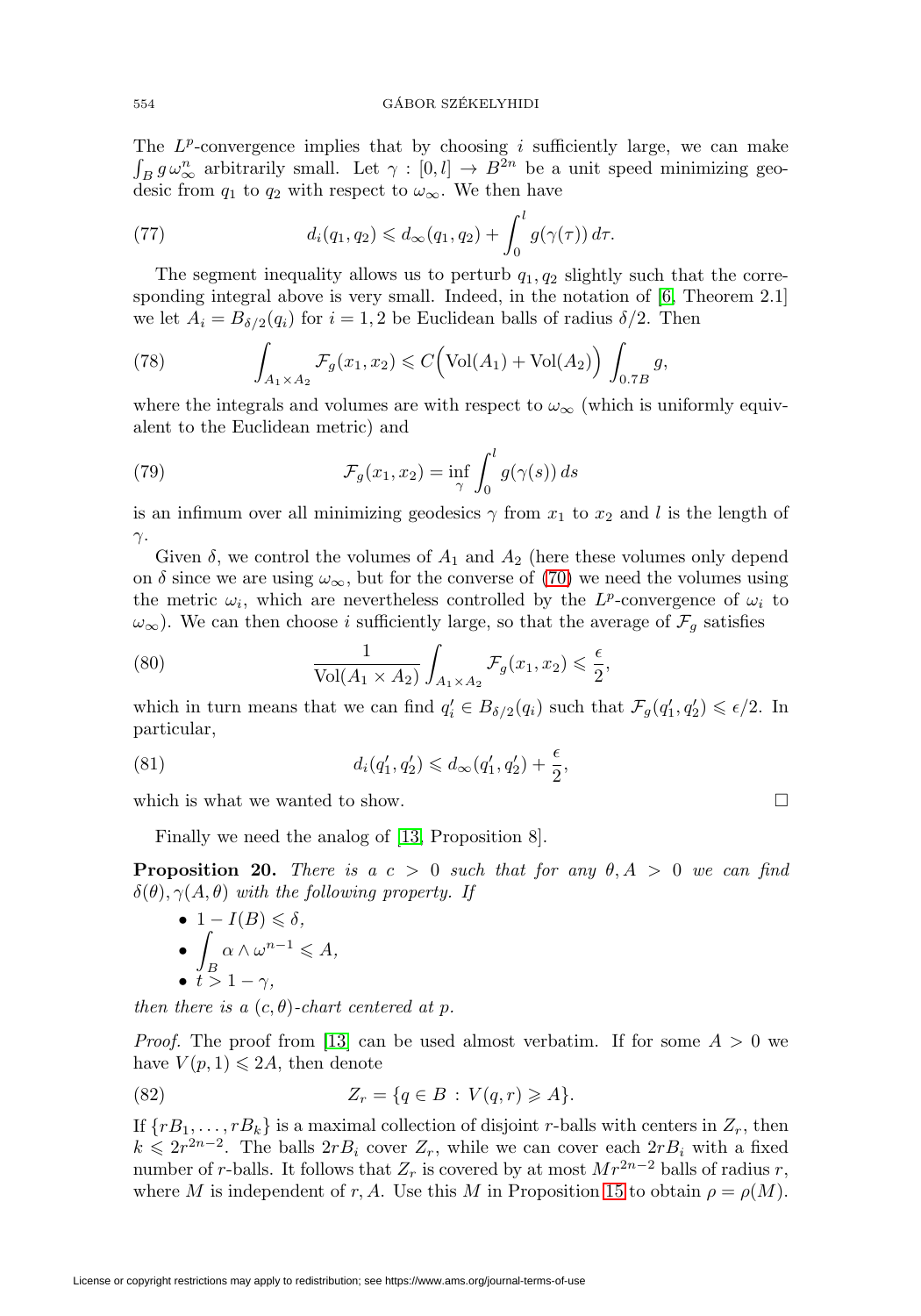From Proposition [19](#page-14-1) we have a number  $\sigma = \sigma(K)$  (with K from Proposition [15\)](#page-11-1). Define  $c = \rho \sigma$ , and use M, c in Proposition [15](#page-11-1) to obtain  $\eta(M, c)$  and  $\delta(M, c)$ .

If A is sufficiently small, then for small enough  $\delta(\theta)$  we can combine Proposi-tions [17](#page-12-0) and [18](#page-13-2) with Anderson's result to get a  $(c, \theta)$ -chart at p. Setting  $\delta(\theta)$  even smaller, we let  $\delta(\theta) < \delta(M, c)$  and  $\delta(\theta) < \delta_*(\theta)$  (from Proposition [19\)](#page-14-1). Let  $\gamma(A, \theta)$ be the constant from Proposition [19.](#page-14-1) We say that  $A$  is good, if with these choices of constants the conclusion of Proposition [20](#page-17-0) holds. If A is very small, then we have seen that A is good. We can also restrict ourselves to  $\theta < \delta(M, c)$ .

We suppose now that A is good and show that 2A is also good. Let  $V(p, 1) \leq 2A$ , and  $W =$  $\eta \leqslant r < 1$  $\bigcap Z_r$  with  $Z_r$  as in [\(82\)](#page-17-1), so  $m(\eta, W) < M$ . If  $x \in B \setminus W$ , then

 $V(x,r) < A$  for some  $r \in [\eta,1)$ . By assumption we can apply Proposition [20](#page-17-0) to  $B(x, r)$  scaled to unit size to obtain a  $(c\eta, \delta(M, c))$ -chart at x. This means that Proposition [15](#page-11-1) applies, and its conclusion can be used in Proposition [19.](#page-14-1) This provides a  $(\sigma, \theta)$ -chart at p, so 2A is also good.

Given this Proposition, the argument in [\[13,](#page-21-2) Section 2.6] can be used verbatim to show the following. Let  $\omega_t$  be metrics along the continuity method satisfying

(83) 
$$
Ric(\omega_t) = tRic(\omega_t) + (1-t)\alpha,
$$

and let Z be the Gromov-Hausdorff limit of  $(M, \omega_{t_i})$  for some  $t_i \to 1$ . Then the regular set in Z is open, and the convergence of the metrics is locally in  $L^p$ . The same applies to any iterated tangent cone of  $Z$ . Indeed, suppose that  $p$  is a regular point in an iterated tangent cone of Z. Fix a small  $\theta$  and let  $\delta = \delta(\theta)$ from Proposition [20.](#page-17-0) A suitable ball  $B$  centered at  $p$ , scaled to unit size then satisfies  $1 - I(B) < \delta/3$ . By definition this ball is the Gromov-Hausdorff limit of a sequence of balls  $B_i \subset Z$ , scaled to unit size. In particular,  $1 - I(B_i) < 2\delta/3$  for sufficiently large i. For a fixed such i, the ball  $B_i$  is the Gromov-Hausdorff limit of balls  $B_{i,j} \subset (M, \omega_{t_i})$ , with some radius  $r_i$  (the radius being independent of j). For sufficiently large j (depending on i), we will have  $1 - I(B_{i,j}) < \delta$ , and at the same time

(84) 
$$
r_i^{2-2n} \int_{B_{i,j}} \alpha \wedge \omega_{t_i}^{n-1} \leq r_i^{2-2n} \int_M \alpha \wedge \omega_{t_i}^{n-1} < C'r_i^{2-2n},
$$

for some  $C'$ . For fixed i we can therefore apply Proposition [20](#page-17-0) to the balls  $B_{i,j}$  scaled to unit size, for sufficiently large j to obtain a  $(c, \theta)$ -chart at their centers. Since the original ball B in the iterated tangent cone is a limit of a sequence  $B_{i,j(i)}$  where  $j(i)$  can be taken arbitrarily large for any i, we obtain the required convergence on the ball cB.

**Proposition 21.** In the limit space Z above, no iterated tangent cone can be of the form  $\mathbf{C}_{\gamma} \times \mathbf{C}^{n-1}$ .

Proof. First, the discussion above means that one can use the arguments of [\[12,](#page-21-1) Section 2.5] to ensure that we are in the setting discussed before Proposition [11.](#page-7-0) In other words, if an iterated tangent cone of Z is  $C_\gamma \times C^{n-1}$ , then we can first find a ball in Z which scaled to unit size is very close to the unit ball in  $\mathbb{C}_{\gamma} \times \mathbb{C}^{n-1}$ , and this ball is a Gromov-Hausdorff limit of balls of some fixed radius r in  $(M, \omega_t)$ . After scaling up by a fixed factor the metrics  $\tilde{\omega}_i = k\omega_i$  on these small balls can then be thought of as metrics on the Euclidean ball  $B^{2n}$ , and they satisfy the properties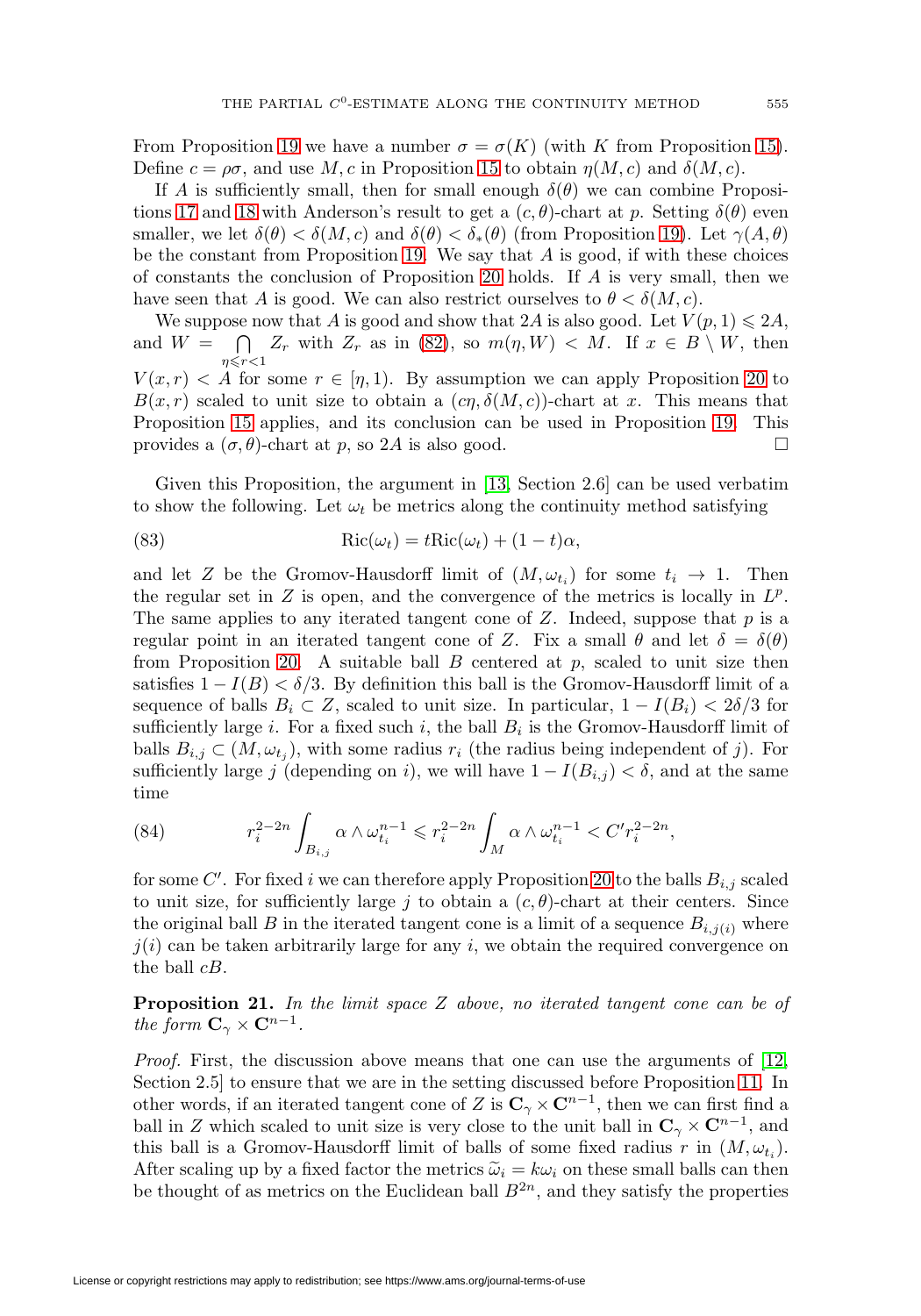(1), (2), (3) before Proposition [11.](#page-7-0) Consider the set

(85) 
$$
V = \{(u, v_1, \dots, v_{n-1}) : |u| \leq 1/4, |v_1|^2 + \dots + |v_{n-1}|^2 \leq 1/4\}.
$$

We want to bound

(86) 
$$
\int_{V} \text{Ric}(\widetilde{\omega_{i}}) \wedge \omega_{Euc}^{n-1}
$$

from below, and for this it is enough, for each  $|\mathbf{a}|^2 \leq 1/4$ , to bound

<span id="page-19-0"></span>(87) 
$$
\int_{V_{\mathbf{a}}} \text{Ric}(\widetilde{\omega_i})
$$

from below where  $V_{\mathbf{a}}$  is the disk  $V \cap \{(v_1,\ldots,v_{n-1}) = \mathbf{a}\}\)$ . Using that

(88) 
$$
\operatorname{Ric}(\widetilde{\omega_i}) = -\sqrt{-1}\partial\overline{\partial}\log\frac{\widetilde{\omega_i}^n}{\omega_{Euc}^n},
$$

the integral [\(87\)](#page-19-0) can be computed by an integral over  $\partial V_{\mathbf{a}}$  of a term involving one derivative of  $\tilde{\omega}_i$ . Since  $\partial V_a$  is a compact set disjoint from  $\{u=0\}$ , we can assume that  $\tilde{\omega}_i$  is very close to the cone metric  $\eta_\gamma$  in  $C^{1,\alpha}$ , so the integral [\(87\)](#page-19-0) can be assumed to be very close to the corresponding integral for  $\eta_{\gamma}$ . Unless  $\gamma = 1$ , this latter integral is non-zero. So for a sufficiently large scaling factor  $k$ , and large enough i, we have a lower bound

(89) 
$$
\int_{V} \text{Ric}(\widetilde{\omega_{i}}) \wedge \omega_{Euc}^{n-1} > c_{0},
$$

which because of  $\omega_{Euc} < C\tilde{\omega}_i$  implies

<span id="page-19-1"></span>(90) 
$$
\int_{V} \text{Ric}(\widetilde{\omega_i}) \wedge \widetilde{\omega_i}^{n-1} > c_1,
$$

for some other constant  $c_1$  (depending on  $\gamma$ ). We have

(91) 
$$
\operatorname{Ric}(\widetilde{\omega}_i) = k^{-1} t_i \widetilde{\omega}_i + (1 - t_i) \alpha_i \leq k^{-1} \widetilde{\omega}_i + (1 - t_i) \alpha_i,
$$

where we write  $\alpha_i$  to emphasize that the (fixed) Kähler metric  $\alpha$  will depend on i when we are thinking of the  $\tilde{\omega}_i$  as metrics on the Euclidean ball  $B^{2n}$ . By volume convergence, we control the  $\tilde{\omega}_i$ -volume of the set V, so from [\(90\)](#page-19-1) we get

<span id="page-19-2"></span>(92) 
$$
\int_{V} (1-t_i)\alpha_i \wedge \tilde{\omega}_i^{n-1} > \frac{c_1}{2}
$$

once the scaling factor  $k$  is large enough (and also i is sufficiently large). But

(93) 
$$
\int_{V} \alpha_{i} \wedge \tilde{\omega}_{i}^{n-1} \leqslant k^{n-1} \int_{M} \alpha \wedge \omega_{t_{i}}^{n-1},
$$

which contradicts [\(92\)](#page-19-2) as  $t_i \to 1$ .

From this result it is now clear that every tangent cone of  $Z$  is good, since the singular set in each tangent cone must have Hausdorff codimension at least 4, and so the argument of [\[18,](#page-22-15) Proposition 3.5] applies. This completes the proof of Theorem [6.](#page-4-3)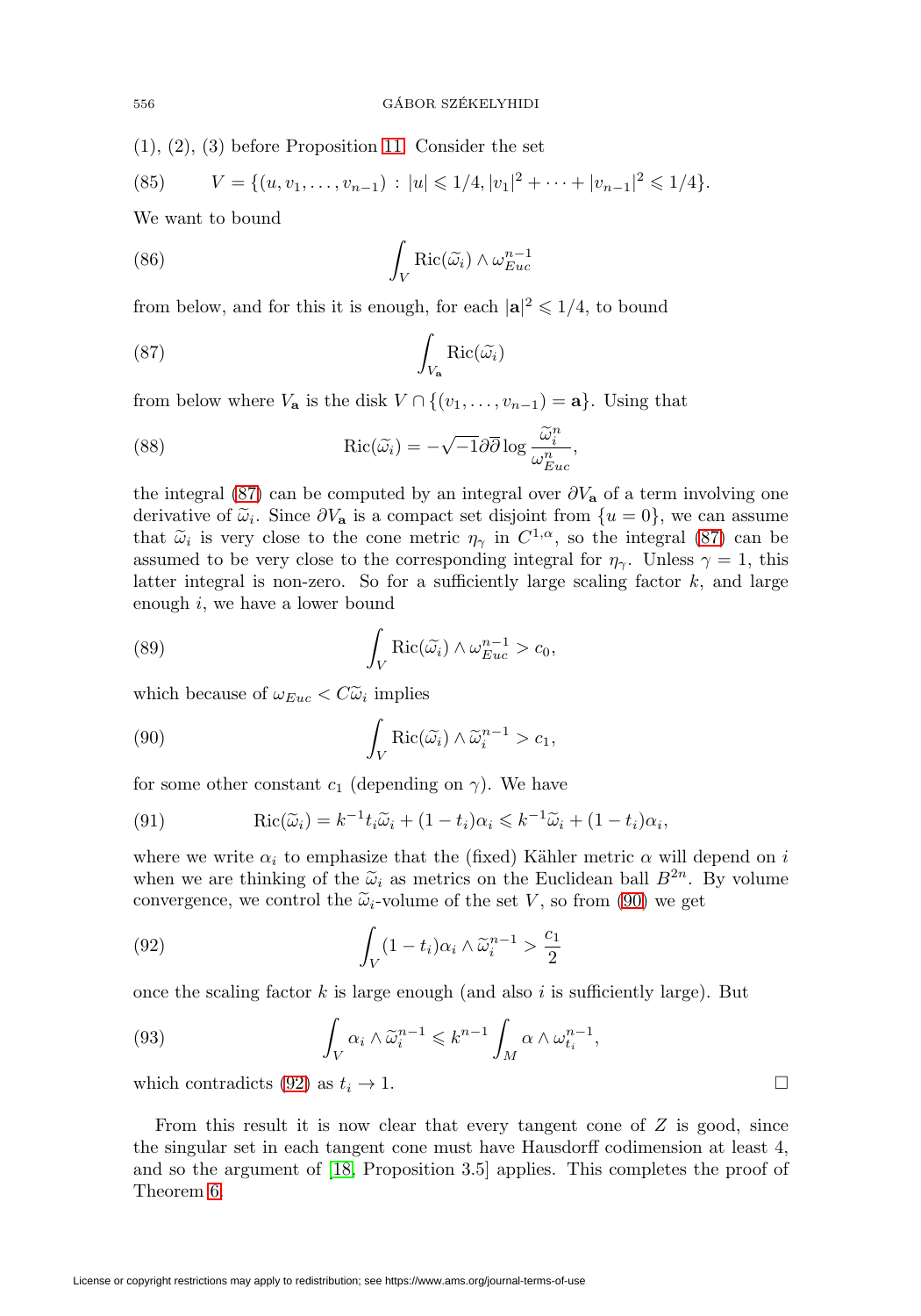## 5. Proof of Corollary [2](#page-1-0)

<span id="page-20-0"></span>We now give the proof of Corollary [2,](#page-1-0) relating Paul's version of stability with the existence of Kähler-Einstein metrics.

Proof. Paul [\[24\]](#page-22-23) shows that under the assumption of his version of stability, for each  $l > 0$ , the Mabuchi energy is proper when restricted to the space of Bergman metrics, i.e., metrics obtained as pullbacks of the Fubini-Study metric under an embedding using  $K_M^{-l}$ . As explained in [\[44\]](#page-23-2), the partial  $C^0$ -estimate allows us to compare the Mabuchi energy of the metrics  $\omega_t$  with the Bergman metrics obtained using embeddings with  $L^2$ -orthonormal sections. The following argument is similar to that in Tian-Zhang [\[45\]](#page-23-4). Recall that if  $\eta' = \eta + \sqrt{-1}\partial\overline{\partial}\phi$  are two metrics in  $c_1(M)$ , then the Mabuchi energy is defined by

(94) 
$$
\mathcal{M}(\eta, \eta') = \int_0^1 \int_M \phi(n - S(\eta_t)) \, \eta_t^n \, dt,
$$

where  $\eta_t = \eta + t\sqrt{-1}\partial\overline{\partial}\phi$ . Let us write  $t_i \to T$  for a sequence converging to T, and let  $\omega_i = \omega_{t_i}$ . For the  $k_0$  in Theorem [1](#page-0-1) write

(95) 
$$
\eta_i = \omega_i + \frac{1}{k_0} \sqrt{-1} \partial \overline{\partial} \rho_{\omega_i, k_0}
$$

for the corresponding Bergman metric, i.e.,  $\eta_i = \frac{1}{k_0} \Phi_i^* \omega_{FS}$ , where  $\Phi_i : M \to \mathbb{CP}^N$ are embeddings given by an orthonormal basis of  $H^0(K_M^{-k_0})$  with respect to the metric  $\omega_i$ . We can replace our sequence  $t_i$  by a subsequence to ensure that the varieties  $\Phi_i(M)$  converge to a limit Z in projective space. Then Paul's result cited above implies that if M is stable, and Z is not in the  $GL(N + 1, \mathbb{C})$ -orbit of the  $\Phi_i(M)$ , then  $\mathcal{M}(\eta_1, \eta_i) \to \infty$ .

The cocycle property of the Mabuchi energy implies that

(96) 
$$
\mathcal{M}(\eta_1, \eta_i) = \mathcal{M}(\eta_1, \omega_i) + \mathcal{M}(\omega_i, \eta_i),
$$

and along the continuity method the Mabuchi energy is decreasing, so if  $\mathcal{M}(\eta_1, \eta_i) \rightarrow$  $\infty$ , then necessarily  $\mathcal{M}(\omega_i, \eta_i) \to \infty$ . We will thus obtain a contradiction if we show that  $\mathcal{M}(\omega_i, \eta_i)$  is bounded. To see this, as in [\[45\]](#page-23-4) we can use the explicit formula for the Mabuchi energy from Tian [\[42\]](#page-23-5) to obtain

(97) 
$$
\mathcal{M}(\omega_i, \eta_i) \leqslant \int_M \log \frac{\eta_i^n}{\omega_i^n} \eta_i^n + \int_M u_i(\eta_i^n - \omega_i^n),
$$

where  $u_i$  is the Ricci potential of  $\omega_i$  defined by

(98) 
$$
\sqrt{-1}\partial\overline{\partial}u_i = \omega_i - \text{Ric}(\omega_i).
$$

We can normalize  $u_i$  so that  $\inf_M u_i = 0$ . From the defining equation we have  $\Delta u_i = n - S(\omega_i) \leqslant n$ , which implies, through control of the Green's function, that

(99) 
$$
\int_M u_i \omega_i^n \leqslant C.
$$

In addition, the partial  $C^0$ -estimate combined with a gradient estimate for holomorphic sections implies that  $\eta_i < C \omega_i$  (see Donaldson-Sun [\[18,](#page-22-15) Lemma 4.2]). From this we easily obtain an upper bound on  $\mathcal{M}(\omega_i, \eta_i)$ . It follows therefore that the  $\Phi_i(M)$  converge to a limit in the  $GL(N+1, \mathbb{C})$ -orbit of  $\Phi_1(M)$ , which in turn can be used to control the Kähler potentials of the  $\eta_i$ . The partial  $C^0$ -estimate then in turn controls the Kähler potentials of the  $\omega_i$ . It follows that the continuity method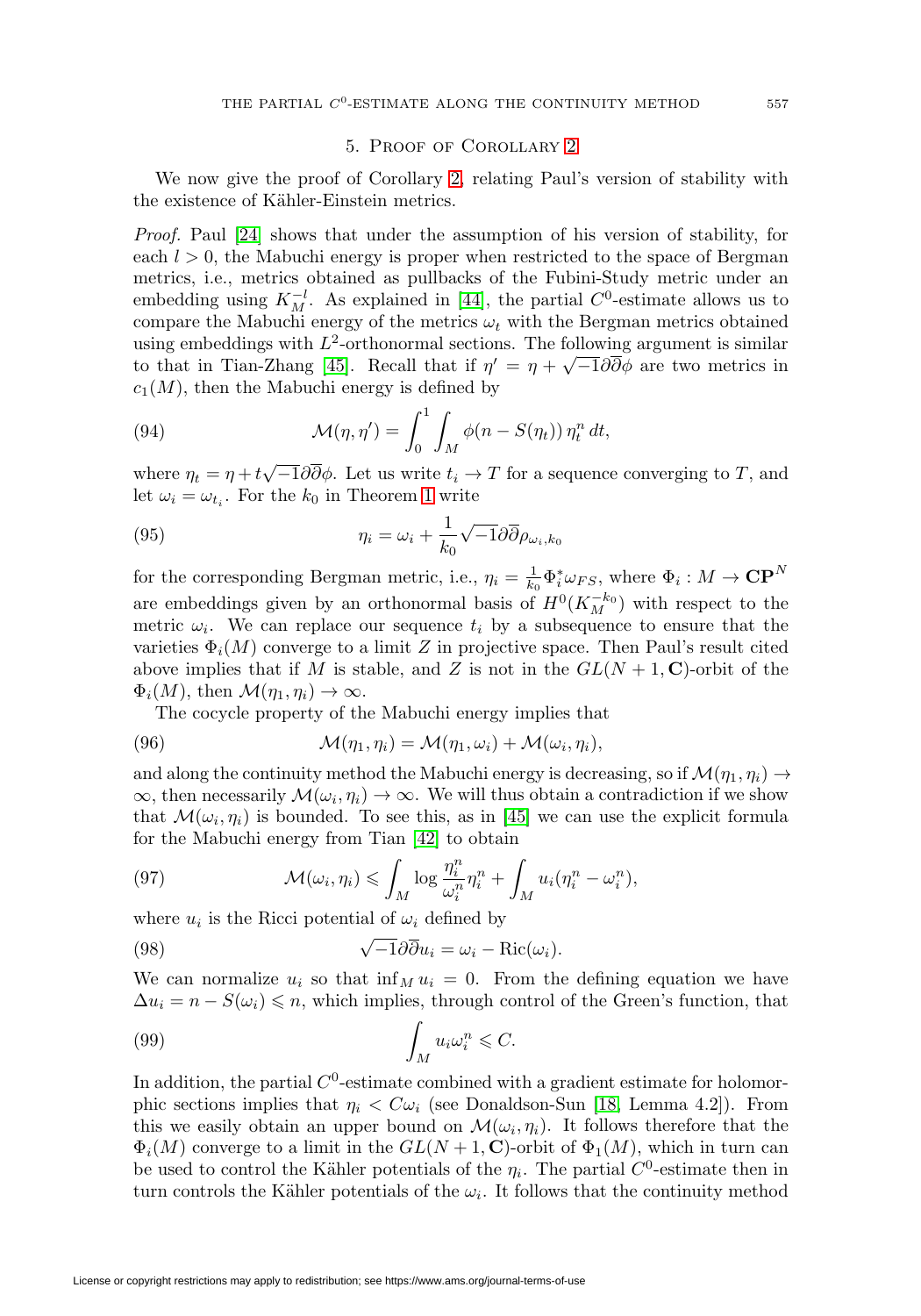can be continued past T (or we obtain a Kähler-Einstein metric when  $T = 1$ ) using also the estimates of Yau [\[46\]](#page-23-6) and Aubin [\[2\]](#page-21-13).

Conversely an important result due to Tian  $[41]$  is that if M admits a Kähler-Einstein metric and has no holomorphic vector fields, then the Mabuchi energy is proper on the space of all Kähler metrics in  $c_1(M)$ , and this (see also Phong-Song-Sturm-Weinkove [\[29\]](#page-22-24) for an improvement) implies the stability of  $M$  in the sense of Paul. See also the discussion in Section 6 of Tian [\[35\]](#page-22-25) and [\[37\]](#page-22-5).

## **ACKNOWLEDGMENTS**

The author would like to thank Aaron Naber, Valentino Tosatti, and Ben Weinkove for useful discussions. In addition, the author thank Simon Donaldson for his interest in this work and for several useful comments on an earlier version of this paper.

#### **REFERENCES**

- <span id="page-21-4"></span>[1] Michael T. Anderson, *Convergence and rigidity of manifolds under Ricci curvature bounds*, Invent. Math. **102** (1990), no. 2, 429–445, DOI 10.1007/BF01233434. M[R1074481 \(92c:53024\)](http://www.ams.org/mathscinet-getitem?mr=1074481)
- <span id="page-21-13"></span>[2] Thierry Aubin, Équations du type Monge-Ampère sur les variétés kählériennes compactes (French, with English summary), Bull. Sci. Math. (2) **102** (1978), no. 1, 63–95. M[R494932](http://www.ams.org/mathscinet-getitem?mr=494932) [\(81d:53047\)](http://www.ams.org/mathscinet-getitem?mr=494932)
- <span id="page-21-3"></span>[3] Thierry Aubin, Réduction du cas positif de l'équation de Monge-Ampère sur les variétés kählériennes compactes à la démonstration d'une inégalité (French), J. Funct. Anal. **57** (1984), no. 2, 143–153, DOI 10.1016/0022-1236(84)90093-4. M[R749521 \(85k:58084\)](http://www.ams.org/mathscinet-getitem?mr=749521)
- <span id="page-21-12"></span>[4] Zbigniew Błocki, On the regularity of the complex Monge-Ampère operator, Complex geometric analysis in Pohang (1997), Contemp. Math., vol. 222, Amer. Math. Soc., Providence, RI, 1999, pp. 181–189, DOI 10.1090/conm/222/03161. M[R1653050 \(99m:32018\)](http://www.ams.org/mathscinet-getitem?mr=1653050)
- <span id="page-21-10"></span>[5] G. Carron, *Some old and new results about rigidity of critical metric*, available at  $arXiv$ : [1012.0685](arXiv:1012.0685).
- <span id="page-21-9"></span>[6] Jeff Cheeger, Degeneration of Riemannian metrics under Ricci curvature bounds, Lezioni Fermiane. [Fermi Lectures], Scuola Normale Superiore, Pisa, 2001. M[R2006642 \(2004j:53049\)](http://www.ams.org/mathscinet-getitem?mr=2006642)
- <span id="page-21-5"></span>[7] Jeff Cheeger and Tobias H. Colding, On the structure of spaces with Ricci curvature bounded below. I, J. Differential Geom. **46** (1997), no. 3, 406–480. M[R1484888 \(98k:53044\)](http://www.ams.org/mathscinet-getitem?mr=1484888)
- [8] Jeff Cheeger and Tobias H. Colding, On the structure of spaces with Ricci curvature bounded below. II, J. Differential Geom. **54** (2000), no. 1, 13–35. M[R1815410 \(2003a:53043\)](http://www.ams.org/mathscinet-getitem?mr=1815410)
- <span id="page-21-6"></span>[9] Jeff Cheeger and Tobias H. Colding, On the structure of spaces with Ricci curvature bounded below. III, J. Differential Geom. **54** (2000), no. 1, 37–74. M[R1815411 \(2003a:53044\)](http://www.ams.org/mathscinet-getitem?mr=1815411)
- <span id="page-21-7"></span>[10] J. Cheeger, T. H. Colding, and G. Tian, On the singularities of spaces with bounded Ricci curvature, Geom. Funct. Anal. **12** (2002), no. 5, 873–914, DOI 10.1007/PL00012649. M[R1937830](http://www.ams.org/mathscinet-getitem?mr=1937830) [\(2003m:53053\)](http://www.ams.org/mathscinet-getitem?mr=1937830)
- <span id="page-21-0"></span>[11] Xiuxiong Chen, Simon Donaldson, and Song Sun, Kähler-Einstein metrics and stability, Int. Math. Res. Not. IMRN **8** (2014), 2119–2125. M[R3194014](http://www.ams.org/mathscinet-getitem?mr=3194014)
- <span id="page-21-1"></span>[12] Xiuxiong Chen, Simon Donaldson, and Song Sun, Kähler-Einstein metrics on Fano manifolds. II: Limits with cone angle less than  $2\pi$ , J. Amer. Math. Soc. **28** (2015), no. 1, 199–234, DOI 10.1090/S0894-0347-2014-00800-6. M[R3264767](http://www.ams.org/mathscinet-getitem?mr=3264767)
- <span id="page-21-2"></span>[13] Xiuxiong Chen, Simon Donaldson, and Song Sun, Kähler-Einstein metrics on Fano manifolds. III: Limits as cone angle approaches  $2\pi$  and completion of the main proof, J. Amer. Math. Soc. **28** (2015), no. 1, 235–278, DOI 10.1090/S0894-0347-2014-00801-8. M[R3264768](http://www.ams.org/mathscinet-getitem?mr=3264768)
- <span id="page-21-8"></span>[14] Tobias H. Colding, Ricci curvature and volume convergence, Ann. of Math. (2) **145** (1997), no. 3, 477–501, DOI 10.2307/2951841. M[R1454700 \(98d:53050\)](http://www.ams.org/mathscinet-getitem?mr=1454700)
- <span id="page-21-11"></span>[15] Jean-Pierre Demailly and János Kollár, Semi-continuity of complex singularity exponents and Kähler-Einstein metrics on Fano orbifolds (English, with English and French summaries), Ann. Sci. Éc. Norm. Supér. (4) **34** (2001), no. 4, 525–556, DOI 10.1016/S0012-9593(01)01069-2. M[R1852009 \(2002e:32032\)](http://www.ams.org/mathscinet-getitem?mr=1852009)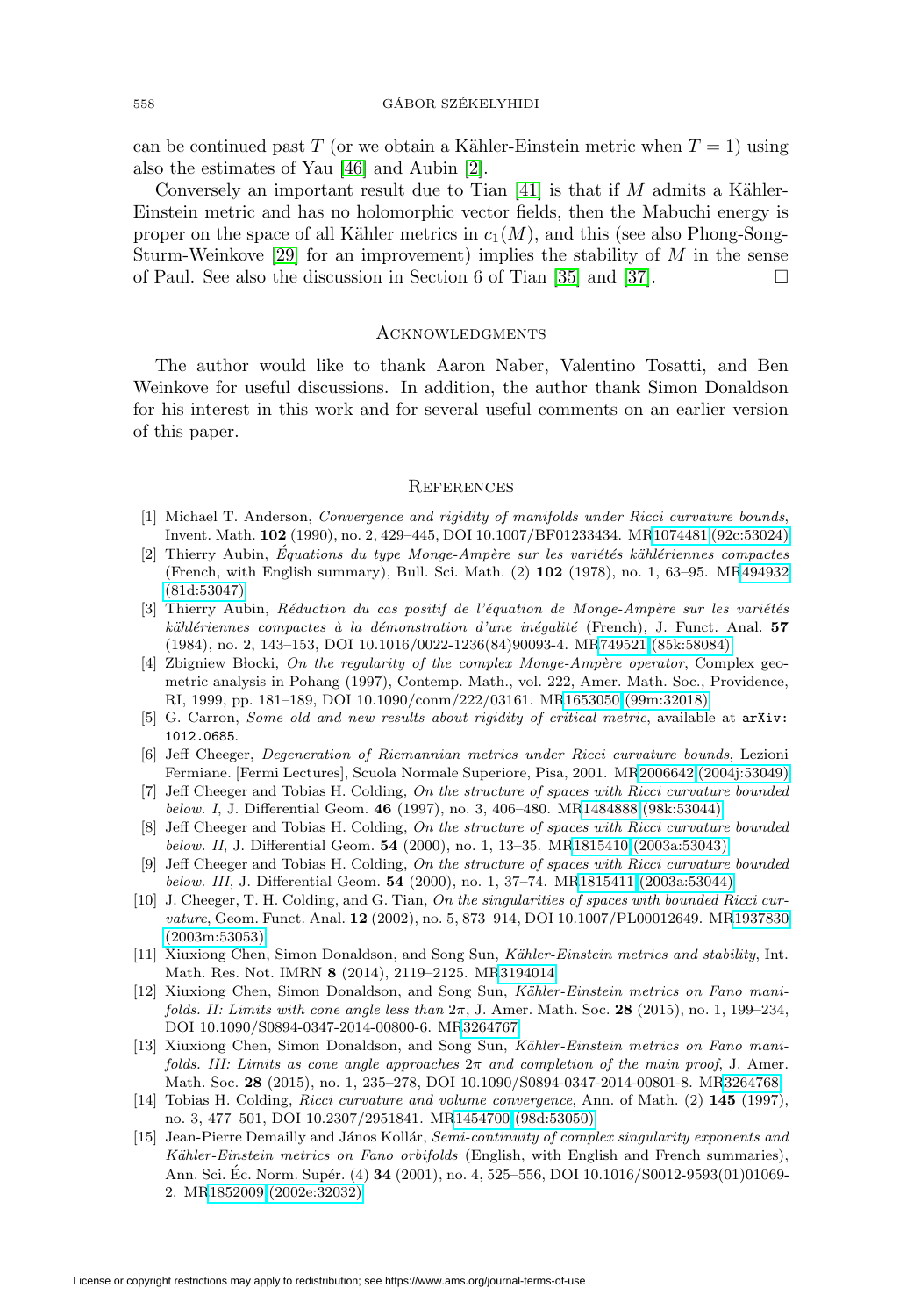- <span id="page-22-6"></span>[16] S. K. Donaldson, Scalar curvature and stability of toric varieties, J. Differential Geom. **62** (2002), no. 2, 289–349. M[R1988506 \(2005c:32028\)](http://www.ams.org/mathscinet-getitem?mr=1988506)
- <span id="page-22-1"></span>[17] S. K. Donaldson, *Discussion of the Kähler-Einstein problem* (2009). http://www2.imperial.ac.uk/˜skdona/KENOTES.PDF.
- <span id="page-22-15"></span>[18] Simon Donaldson and Song Sun, Gromov-Hausdorff limits of Kähler manifolds and algebraic geometry, Acta Math. **213** (2014), no. 1, 63–106, DOI 10.1007/s11511-014-0116-3. M[R3261011](http://www.ams.org/mathscinet-getitem?mr=3261011)
- <span id="page-22-22"></span>[19] Phillip Griffiths and Joseph Harris, Principles of algebraic geometry, Wiley-Interscience [John Wiley & Sons], New York, 1978. Pure and Applied Mathematics. M[R507725 \(80b:14001\)](http://www.ams.org/mathscinet-getitem?mr=507725)
- <span id="page-22-14"></span>[20] Misha Gromov, Metric structures for Riemannian and non-Riemannian spaces, Reprint of the 2001 English edition, Modern Birkhäuser Classics, Birkhäuser Boston, Inc., Boston, MA, 2007. Based on the 1981 French original; With appendices by M. Katz, P. Pansu, and S. Semmes; Translated from the French by Sean Michael Bates. M[R2307192 \(2007k:53049\)](http://www.ams.org/mathscinet-getitem?mr=2307192)
- <span id="page-22-18"></span>[21] C. Denson Hill and Michael Taylor, The complex Frobenius theorem for rough involutive structures, Trans. Amer. Math. Soc. **359** (2007), no. 1, 293–322 (electronic), DOI 10.1090/S0002- 9947-06-04067-0. M[R2247892 \(2007f:32033\)](http://www.ams.org/mathscinet-getitem?mr=2247892)
- <span id="page-22-12"></span>[22] Zhiqin Lu, On the lower order terms of the asymptotic expansion of Tian-Yau-Zelditch, Amer. J. Math. **122** (2000), no. 2, 235–273. M[R1749048 \(2002d:32034\)](http://www.ams.org/mathscinet-getitem?mr=1749048)
- <span id="page-22-17"></span>[23] Albert Nijenhuis and William B. Woolf, Some integration problems in almost-complex and complex manifolds., Ann. of Math. (2) **77** (1963), 424–489. M[R0149505 \(26 #6992\)](http://www.ams.org/mathscinet-getitem?mr=0149505)
- <span id="page-22-23"></span>[24] S. T. Paul, *Stable pairs and coercive estimates for the Mabuchi functional*, available at  $arXiv$ : [1308.4377](arXiv:1308.4377).
- <span id="page-22-4"></span>[25] Sean Timothy Paul, Hyperdiscriminant polytopes, Chow polytopes, and Mabuchi energy asymptotics, Ann. of Math. (2) **175** (2012), no. 1, 255–296, DOI 10.4007/annals.2012.175.1.7. M[R2874643 \(2012m:32029\)](http://www.ams.org/mathscinet-getitem?mr=2874643)
- <span id="page-22-7"></span>[26] Sean Timothy Paul and Gang Tian, CM stability and the generalized Futaki invariant II (English, with English and French summaries), Astérisque **328** (2009), 339–354 (2010). M[R2674882 \(2012a:32027\)](http://www.ams.org/mathscinet-getitem?mr=2674882)
- <span id="page-22-8"></span>[27] D. H. Phong, Julius Ross, and Jacob Sturm, Deligne pairings and the Knudsen-Mumford expansion, J. Differential Geom. **78** (2008), no. 3, 475–496. M[R2396251 \(2008k:32072\)](http://www.ams.org/mathscinet-getitem?mr=2396251)
- <span id="page-22-16"></span>[28] D. H. Phong, J. Song, and J. Sturm, Degenerations of Kähler-Ricci solitons on Fano manifolds, available at <arXiv:1211.5849>.
- <span id="page-22-24"></span>[29] D. H. Phong, Jian Song, Jacob Sturm, and Ben Weinkove, The Moser-Trudinger inequality on Kähler-Einstein manifolds, Amer. J. Math. **130** (2008), no. 4, 1067-1085, DOI 10.1353/ajm.0.0013. M[R2427008 \(2009e:32027\)](http://www.ams.org/mathscinet-getitem?mr=2427008)
- <span id="page-22-11"></span>[30] Wei-Dong Ruan, *Canonical coordinates and Bergmann [Bergman] metrics*, Comm. Anal. Geom. **6** (1998), no. 3, 589–631. M[R1638878 \(2000a:32050\)](http://www.ams.org/mathscinet-getitem?mr=1638878)
- <span id="page-22-19"></span>[31] Wei-Dong Ruan, On the convergence and collapsing of Kähler metrics, J. Differential Geom. **52** (1999), no. 1, 1–40. M[R1743466 \(2001e:53042\)](http://www.ams.org/mathscinet-getitem?mr=1743466)
- <span id="page-22-20"></span>[32] Richard Schoen and Karen Uhlenbeck, A regularity theory for harmonic maps, J. Differential Geom. **17** (1982), no. 2, 307–335. M[R664498 \(84b:58037a\)](http://www.ams.org/mathscinet-getitem?mr=664498)
- <span id="page-22-21"></span>[33] Yum Tong Siu, Analyticity of sets associated to Lelong numbers and the extension of closed positive currents, Invent. Math. **27** (1974), 53–156. M[R0352516 \(50 #5003\)](http://www.ams.org/mathscinet-getitem?mr=0352516)
- <span id="page-22-10"></span>[34] Yum Tong Siu and Shing Tung Yau, Compactification of negatively curved complete Kähler manifolds of finite volume, Seminar on Differential Geometry, Ann. of Math. Stud., vol. 102, Princeton Univ. Press, Princeton, N.J., 1982, pp. 363–380. M[R645748 \(83g:32027\)](http://www.ams.org/mathscinet-getitem?mr=645748)
- <span id="page-22-25"></span>[35] G. Tian, *K-stability and Kähler-Einstein metrics*, available at  $arXiv:1211.4669$ .
- <span id="page-22-3"></span>[36] G. Tian, Kähler-Einstein metrics on algebraic manifolds, Proc. of Int. Congress of Math., Mathematical Society of Japan, Tokyo, 1990, pp. 587–598.
- <span id="page-22-5"></span>[37] G. Tian, Stability of pairs, available at  $arXiv:1310.5544$ .
- <span id="page-22-9"></span>[38] Gang Tian, On a set of polarized Kähler metrics on algebraic manifolds, J. Differential Geom. **32** (1990), no. 1, 99–130. M[R1064867 \(91j:32031\)](http://www.ams.org/mathscinet-getitem?mr=1064867)
- <span id="page-22-2"></span>[39] G. Tian, On Calabi's conjecture for complex surfaces with positive first Chern class, Invent. Math. **101** (1990), no. 1, 101–172, DOI 10.1007/BF01231499. M[R1055713 \(91d:32042\)](http://www.ams.org/mathscinet-getitem?mr=1055713)
- <span id="page-22-13"></span>[40] Gang Tian, Compactness theorems for Kähler-Einstein manifolds of dimension 3 and up, J. Differential Geom. **35** (1992), no. 3, 535–558. M[R1163448 \(93g:53066\)](http://www.ams.org/mathscinet-getitem?mr=1163448)
- <span id="page-22-0"></span>[41] Gang Tian, Kähler-Einstein metrics with positive scalar curvature, Invent. Math. **137** (1997), no. 3, 1–37.